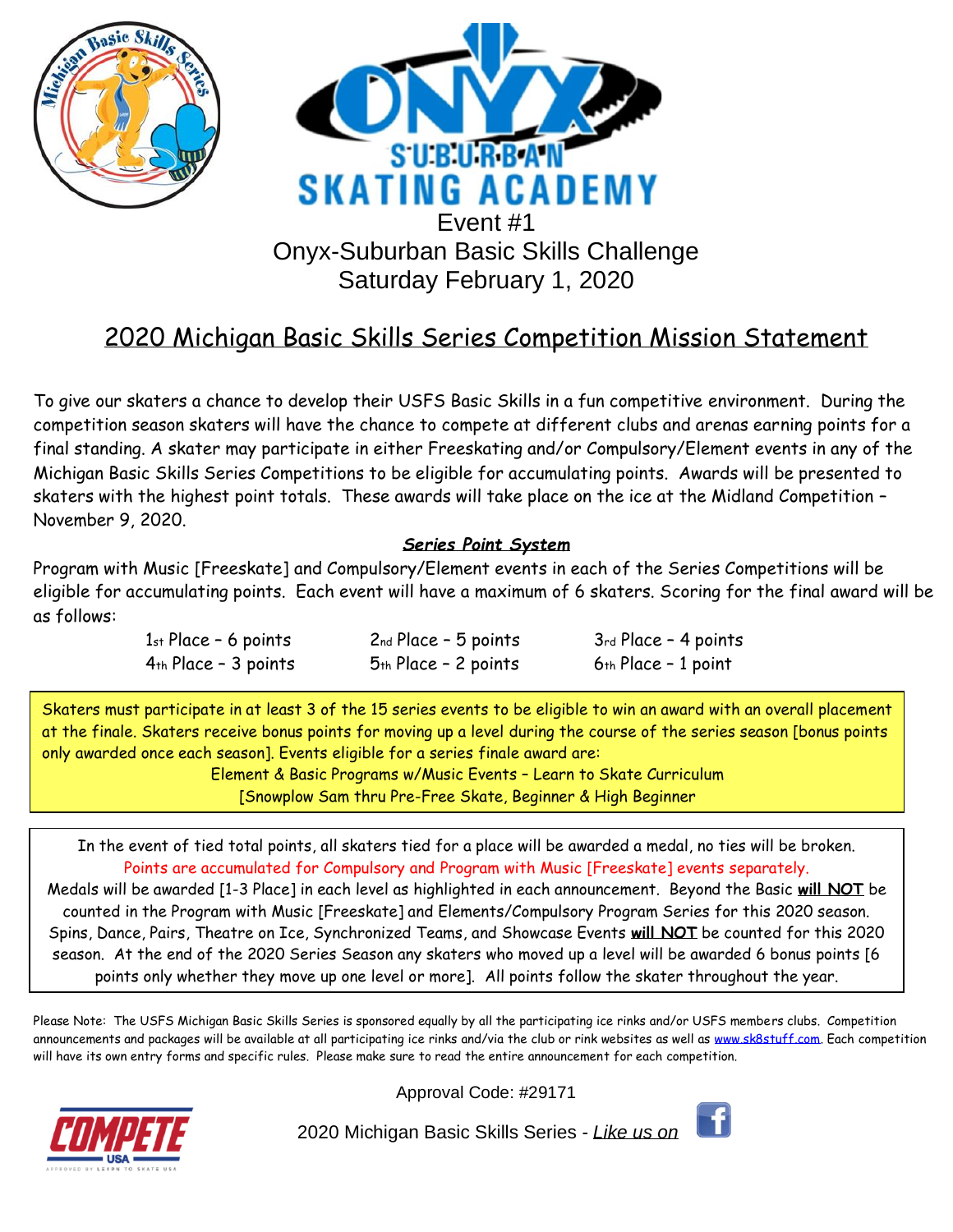# **14th Annual USFS Michigan Basic Skills Series – Hosted by the following**:

| Event 1 Onyx-Suburban B/S          | Event 2 Tuxedo Invitational         | <b>Event 3 Arctic Basic Skills</b>  |
|------------------------------------|-------------------------------------|-------------------------------------|
| Challenge                          | March 28, 2020                      | April 19, 2020                      |
| <b>February 1, 2020</b>            | Entry Deadline - March 13, 2020     | Entry Deadline - April 3, 2020      |
| Entry Deadline - January 17, 2020  | Slater Family Ice Arena             | Arctic Edge Ice Arena               |
| Suburban Ice Macomb                | Bowling Green, OH                   | Canton, MI                          |
| Macomb, MI                         | Contact: Pat Rabb                   | <b>Contact Tami Temple</b>          |
| <b>Contact Jeanette Daskas</b>     | Phone: 419-308-4552                 | Phone: 810-444-7542                 |
| Phone: 248-917-9544                | perabb59@gmail.com                  | ttemple@wowway.com                  |
| jendaskas@aol.com                  |                                     |                                     |
| Event 4 Iceland Spring Fling       | Event 5 ICES Basic Skills Challenge | Event 6 Ann Arbor Skills/Showcase   |
| May 3, 2020                        | May 30, 2020                        | June 6, 2020                        |
| Entry Deadline - April 19, 2020    | Entry Deadline - May 15, 2020       | Entry Deadline - May 22, 2020       |
| <b>Flint Iceland Arena</b>         | <b>Troy Sports Center</b>           | Ann Arbor Ice Cube                  |
| Flint, MI                          | <b>Troy MI</b>                      | Ann Arbor MI                        |
| <b>Contact Cristy Bosley</b>       | <b>Contact: Lindsey Vincent</b>     | <b>Contact: Craig Forsyth</b>       |
| Phone: 810-814-1081                | Phone: 248-709-2946                 | Phone: 734-213-6768                 |
| Chix44ever44@gmail.com             | glinzlinz@yahoo.com                 | Aafsc.officemanager@gmail.com       |
| <b>Event 7 Summer Swizzle</b>      | Event 8 Skate the Shores            | Event 9 Summer Chill Basic Skills   |
| June 13, 2020                      | <b>July 11, 2020</b>                | <b>July 18, 2020</b>                |
| Entry Deadline - May 28, 2020      | Entry Deadline - June 26, 2020      | Entry Deadline - June 28, 2020      |
| Farmington Hills Ice Arena         | <b>St Clair Shores Civic Arena</b>  | Novi Ice Arena                      |
| Farmington Hills, MI               | St Clair Shores, MI                 | Novi, MI                            |
| Contact: Ilyssa Cimmino            | Contact Lindsay O'Donoghue          | <b>Contact: Laura Paredes</b>       |
| Phone: 248-891-9153                | Phone: 586-774-7530                 | lamarlau@hotmail.com                |
| summerswizzle@fhfsc.org            | odonoghuelindsay@gmail.com          |                                     |
| Event 10 Skate the Zoo             | Event 11 Sunset Shores Basic Skills | Event 12 Lake Effect FS             |
| <b>August 1, 2020</b>              | <b>Series Competition</b>           | <b>September 26, 2020</b>           |
| Entry Deadline - July 15, 2020     | <b>August 22, 2020</b>              | Entry Deadline September 10, 2020   |
| <b>Wings West</b>                  | Entry Deadline August 6, 2020       | <b>Griff's Ice House West</b>       |
| Kalamazoo MI                       | West Shore Ice Arena                | <b>Holland MI</b>                   |
| Contact Amanda Brott/Hanna Fussman | Scottville, MI                      | Contact: Jacqueline Alimpich        |
| Phone: 269-779-0321/989-560-1711   | <b>Contact: Devin Carrasco</b>      | Phone: 616-751-1210                 |
| amandalbrott@gmail.com/            | Phone: 231-233-7099                 | jalimpich@gmail.com                 |
| hanna.m.fussman@wmich.edu          | westshoreblades@gmail.com           |                                     |
| Event 13 Skate the Gate            | Event 14 Mountain Town Classic      | Event 15 Skate Midland              |
| <b>October 17 2020</b>             | <b>October 24, 2020</b>             | <b>November 7, 2020</b>             |
| Entry Deadline - October 1, 2020   | Entry Deadline - October 10, 2020   | <b>Entry Deadline - October 21,</b> |
| Southgate Civic Arena              | The I.C.E. Arena                    | 2020                                |
| Southgate MI                       | Mt Pleasant MI                      | <b>Midland Civic Arena</b>          |
| <b>Contact: Jennifer Godbout</b>   | <b>Contact: Ginni Phillips</b>      | <b>Midland MI</b>                   |
| Phone: 734-642-5258                | Phone: 989-560-3871                 | <b>Contact Karen Boswell</b>        |
| jg48195@hotmail.com                | gpsk8r@gmail.com                    | Phone: 989-695-4832                 |
|                                    |                                     | Kboswell99@gmail.com                |

# **SERIES AWARDS CEREMONY AT THE MIDLAND COMPETITION**



2020 Michigan Basic Skills Series - *Like us on* 

Approval Code: #29171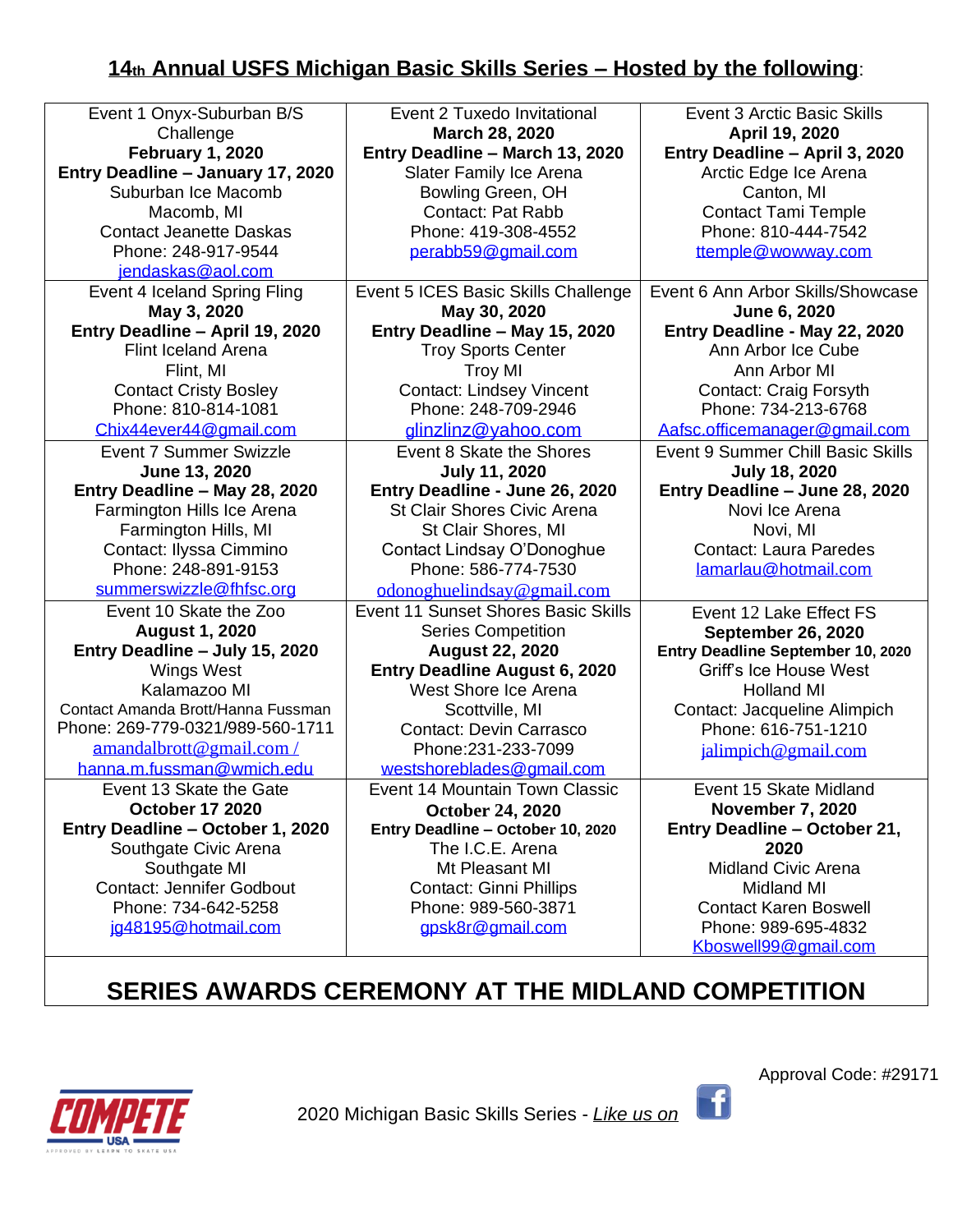

 Onyx-Suburban Basic Skills Challenge Onyx-Suburban Skating Academy Suburban Ice – Macomb ◆ 54755 Broughton Rd. ◆ Macomb, MI 48042 586-992-8600 **February 1, 2020** Deadline - January 17, 2020

The Onyx-Suburban Basic Skills Challenge, sponsored by the Onyx-Suburban Skating Academy will be held at Suburban Ice - Macomb on February 1, 2020. The ice surface measures [200 x 75] feet. This is a United States Figure Skating approved Basic Skills Competition. The approvals will be posted on the official competition bulletin board. Questions regarding this competition should be direct to Jen Daskas – jendaskas@aol.com or 248-917-9544. Email communications are preferred.

**Mission Statement –** The purpose of this competition is to promote a fun, introductory, competitive experience for the beginning skater.

**Eligibility -** The Competition is open to ALL skaters who are current eligible [ER 100] members of either the Basic Skills Program and/or full members of US Figure Skating. To be eligible skater must have submitted a membership application or be a member in good standing. Members of other organizations are eligible to compete but must be registered with the host Basic Skills Program/Club or any other Basic Skills Program/Club. Eligibility will be based on skill level as of closing date of entries. All Snowplow Sam and Basic 1-6 skaters must skate at highest level passed or one level higher. NO official US Figure Skating tests may have been passed including MIF or individual dances. For the Pre-Free Skate, Excel, Well Balanced, and Adult levels eligibility will be based only upon highest free skate test level passed. Moves in the Field test level will not determine skater's competitive level. Skaters may skate at highest level passed OR one level higher, but not both levels in the same event during the same competition. Skaters may not compete at more than one level in the same type event at the same competition

**Rules** – The competition will be conducted under the rules set forth by the US Figure Skating Learn to Skate USA "Compete USA Competition Manual" program.

**Entry Fees** – The first event is \$50, the second event is \$20 and each additional event after that is \$10. All entries must be postmarked no later than January 17, 2020. Late entries will be accepted at the discretion of the organizers and are subject to a possible \$15 late fee. Entry fees are per person, U.S. dollars.

**Entry forms must be filled out LEGIBLY and completely and mailed with a check made payable to Onyx Skating Academy to:**

### **Jen Daskas 5717 Sovereign Drive Oakland Township, MI 48306**

There will be a \$35 fee for returned checks.

**Awards – All competitors will receive a medal.** All events are final rounds. ALL awards will be made at appropriate times throughout the competition. A podium will be available for group and individual photos.

**Registration** – The registration table will be open 1 hour before the competition begins. Skaters will not be allowed to compete until they have registered. *Please register at least one hour before your competition time.* 

**Schedule of Events** - Schedule will be posted on the Internet at the Figure Skater's Website – [www.sk8stuff.com](http://www.sk8stuff.com/)

**Music** - The music for all free skating programs with music will be supplied by skater should be provided on CD. The CD is to be turned into registration. Competitors must have a spare CD at rink side to be used in case of technical difficulties.

**Practice Ice** – Practice ice will be available in 20 minutes sessions. Details will be provided either online or via email prior to the competition date. Sign-in and pay \$8 at the door.

Approval Code: #29171

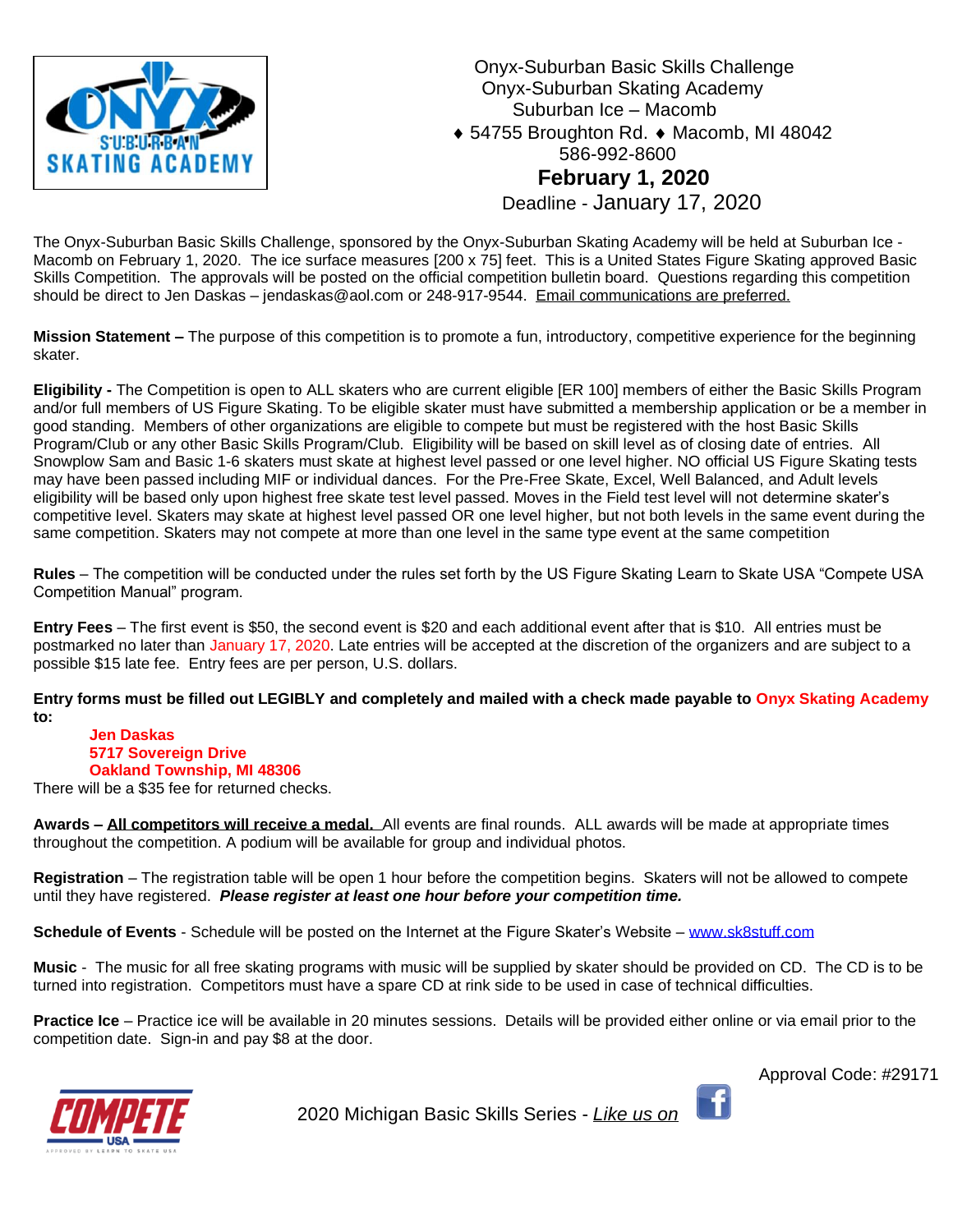### *Events listed on this page are eligible for Michigan Basic Skills Series Points*

## **SNOWPLOW SAM – BASIC 6 ELEMENTS**

- Each skater will perform each element when directed by a judge/referee. Judge/referee directed example: all skaters perform first element before moving on to the next and so on, or each skater performs all of the required elements before moving on to the next skater.
- To be skated on 1/3 to 1/2 ice (determined by the LOC)
- No music
- Divide Snowplow Sam skaters by level (1-4), if registrations warrant

| Level    | Skating rules/standards                                                                                                         |
|----------|---------------------------------------------------------------------------------------------------------------------------------|
|          | March followed by a two-foot glide and dip                                                                                      |
| Snowplow | Forward two-foot swizzles, 2-3 in a row<br>$\bullet$                                                                            |
| Sam      | Forward snowplow stop<br>$\bullet$                                                                                              |
|          | Backward wiggles, 2-6 in a row<br>$\bullet$                                                                                     |
|          | Forward two-foot glide and dip<br>$\bullet$                                                                                     |
| Basic 1  | Forward two-foot swizzles, 6-8 in a row<br>$\bullet$                                                                            |
|          | Beginning snowplow stop on two-feet or one-foot<br>$\bullet$                                                                    |
|          | Backward wiggles, 6-8 in a row<br>٠                                                                                             |
|          | Forward one-foot glide (no variations), either foot<br>$\bullet$                                                                |
| Basic 2  | Scooter pushes, right and left foot, 2-3 each foot<br>$\bullet$                                                                 |
|          | Moving snowplow stop<br>$\bullet$                                                                                               |
|          | Two-foot turn in place, forward to backward<br>$\bullet$                                                                        |
|          | Backward two-foot swizzles, 6-8 in a row<br>$\bullet$                                                                           |
|          | Beginning forward stroking showing correct use of blade<br>$\bullet$                                                            |
| Basic 3  | Forward 1/2 swizzle pumps on a circle, either clockwise or counterclockwise, 4-6<br>$\bullet$                                   |
|          | consecutive                                                                                                                     |
|          | Forward slalom<br>$\bullet$                                                                                                     |
|          | Moving forward to backward two-foot turn on a circle<br>$\bullet$                                                               |
|          | Beginning backward one-foot glide, either foot<br>$\bullet$                                                                     |
|          | Forward outside edge on a circle, clockwise or counterclockwise<br>$\bullet$                                                    |
| Basic 4  | Forward crossovers, 4-6 consecutive, clockwise and counterclockwise<br>$\bullet$                                                |
|          | Backward 1/2 swizzle pumps on a circle, either clockwise or counterclockwise, 4-6<br>$\bullet$                                  |
|          | consecutive                                                                                                                     |
|          | Backward one-foot glides (no variations), right and left<br>$\bullet$                                                           |
|          | Beginning two-foot spin, maximum 4 revolutions<br>$\bullet$                                                                     |
|          | Backward outside edge on a circle, clockwise or counterclockwise<br>$\bullet$                                                   |
| Basic 5  | Backward crossovers, 4-6 consecutive, clockwise and counterclockwise<br>$\bullet$<br>Forward outside three-turn, right and left |
|          | $\bullet$<br>Advanced two-foot spin, minimum 4 revolutions                                                                      |
|          | $\bullet$                                                                                                                       |
|          | Hockey stop<br>$\bullet$                                                                                                        |
| Basic 6  | Forward inside three-turn, right and left<br>$\bullet$<br><b>Bunny Hop</b>                                                      |
|          | $\bullet$<br>Basic forward spiral on a straight line (no variations), right or left<br>$\bullet$                                |
|          | Beginning one-foot spin, maximum 3 revolutions, optional free leg held position and<br>$\bullet$                                |
|          | entry                                                                                                                           |
|          | T-stop, right or left                                                                                                           |
|          |                                                                                                                                 |

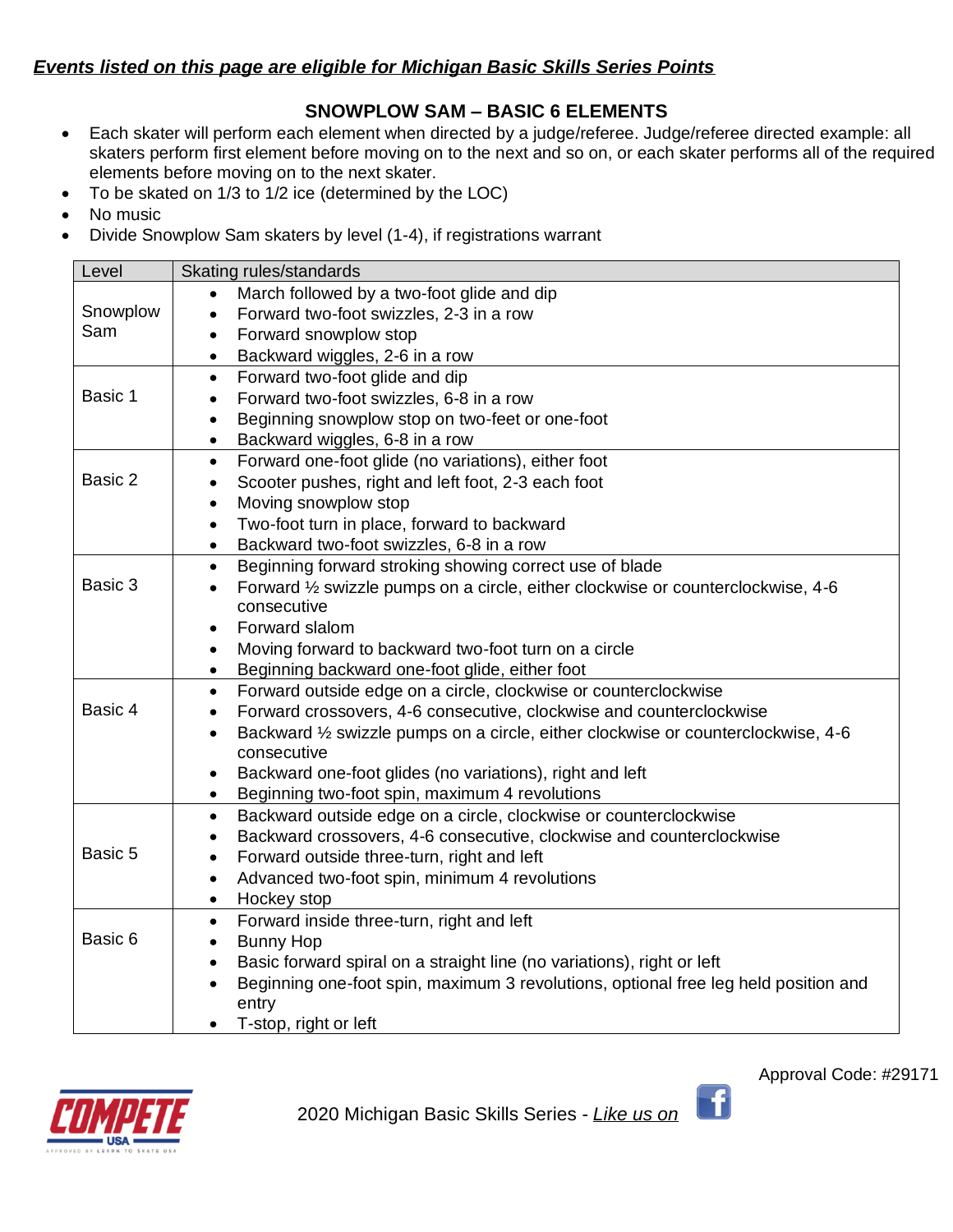## *Events listed on this page are eligible for Michigan Basic Skills Series Points*

### **SNOWPLOW SAM – BASIC 6 PROGRAM WITH MUSIC**

Format: The skating order of the required elements is optional. The elements are not restricted as to the number of times the element is executed or length of glides, number of revolutions, etc., unless otherwise specified.

- To be skated on full ice with music.
- The skater may use elements from a previous level.
- A 0.2 deduction will be taken for each element performed from a higher level. Bonus skills from the same level or below are allowed but will not be judged elements.
- Divide Snowplow Sam skaters by level (1-4), if registrations warrant

| Level    | Time | Skating rules/standards                                                                           |  |
|----------|------|---------------------------------------------------------------------------------------------------|--|
|          |      | March followed by a two-foot glide and dip                                                        |  |
| Snowplow | 1:10 | Forward two-foot swizzles, 2-3 in a row                                                           |  |
| Sam      | max. | Forward snowplow stop<br>$\bullet$                                                                |  |
|          |      | Backward wiggles, 2-6 in a row                                                                    |  |
|          |      | Forward two-foot glide and dip<br>$\bullet$                                                       |  |
| Basic 1  | 1:10 | Forward two-foot swizzles, 6-8 in a row<br>$\bullet$                                              |  |
|          | max. | Beginning snowplow stop on two-feet or one-foot                                                   |  |
|          |      | Backward wiggles, 6-8 in a row<br>$\bullet$                                                       |  |
|          |      | Forward one-foot glide (no variations), either foot<br>$\bullet$                                  |  |
| Basic 2  | 1:10 | Scooter pushes, right and left foot, 2-3 each foot<br>$\bullet$                                   |  |
|          | max. | Moving snowplow stop<br>$\bullet$                                                                 |  |
|          |      | Two-foot turn in place, forward to backward<br>$\bullet$                                          |  |
|          |      | Backward two-foot swizzles, 6-8 in a row<br>$\bullet$                                             |  |
|          |      | Beginning forward stroking showing correct use of blade<br>$\bullet$                              |  |
| Basic 3  | 1:10 | Forward 1/2 swizzle pumps on a circle, either clockwise or counterclockwise, 4-6                  |  |
|          | max. | consecutive                                                                                       |  |
|          |      | Forward slalom<br>$\bullet$                                                                       |  |
|          |      | Moving forward to backward two-foot turn on a circle<br>$\bullet$                                 |  |
|          |      | Beginning backward one-foot glide, either foot<br>$\bullet$                                       |  |
|          |      | Forward outside edge on a circle, clockwise or counterclockwise<br>$\bullet$                      |  |
| Basic 4  | 1:10 | Forward crossovers, 4-6 consecutive, clockwise and counterclockwise<br>$\bullet$                  |  |
|          | max. | Backward 1/2 swizzle pumps on a circle, either clockwise or counterclockwise, 4-<br>6 consecutive |  |
|          |      | Backward one-foot glides (no variations), right and left                                          |  |
|          |      | Beginning two-foot spin, maximum 4 revolutions<br>$\bullet$                                       |  |
|          |      | Backward outside edge on a circle, clockwise or counterclockwise<br>$\bullet$                     |  |
|          |      | Backward crossovers, 4-6 consecutive, clockwise and counterclockwise<br>$\bullet$                 |  |
| Basic 5  | 1:10 | Forward outside three-turn, right and left<br>$\bullet$                                           |  |
|          | max. | Advanced two-foot spin, minimum 4 revolutions<br>$\bullet$                                        |  |
|          |      | Hockey stop<br>$\bullet$                                                                          |  |
|          |      | Forward inside three-turn, right and left<br>$\bullet$                                            |  |
| Basic 6  | 1:10 | <b>Bunny Hop</b><br>$\bullet$                                                                     |  |
|          | max. | Basic forward spiral on a straight line (no variations), right or left<br>$\bullet$               |  |
|          |      | Beginning one-foot spin, maximum 3 revolutions, optional entry and free leg<br>$\bullet$          |  |
|          |      | position                                                                                          |  |
|          |      | T-stop, right or left                                                                             |  |



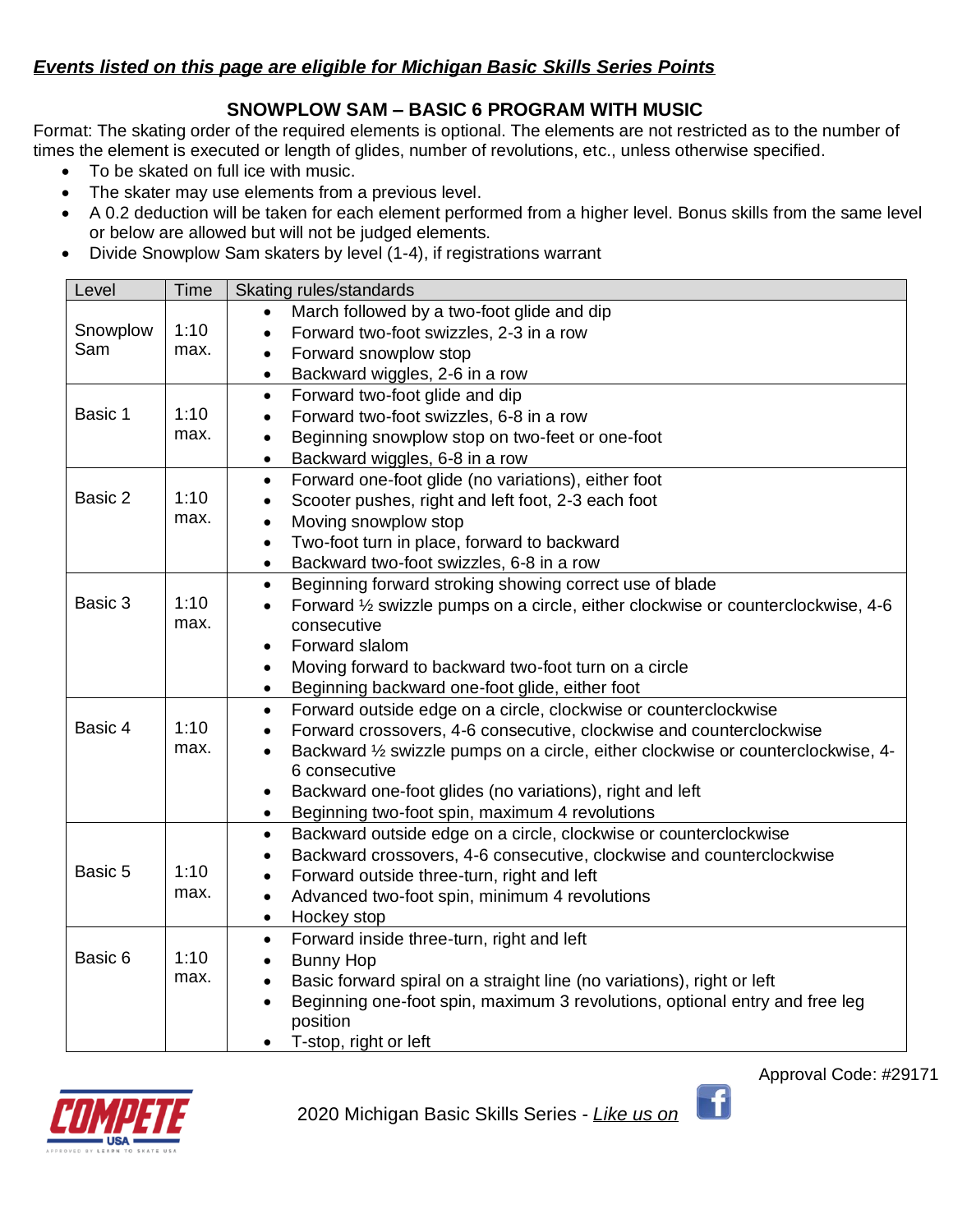## *Events listed on this page are eligible for Michigan Basic Skills Series Points*

### **PRE-FREE SKATE COMPULSORY**

Format: In simple program form, using a limited number of connecting steps, the skating order of the required elements is optional.

- To be skated on  $\frac{1}{2}$  ice.
- No music
- The skater must demonstrate the required elements listed
- **Bonus skills from the same level or below are allowed but will not be judged elements.**
- A 0.2 deduction will be taken for each element performed from a higher level.
- Time: 1:15 maximum

| Level                    | Time         | Skating rules/standards                                                                                                                                                                                                             |
|--------------------------|--------------|-------------------------------------------------------------------------------------------------------------------------------------------------------------------------------------------------------------------------------------|
| Pre-Free<br><b>Skate</b> | 1:15<br>max. | Forward inside open Mohawk from a standstill position (R to L<br>$\bullet$<br>and $L$ to $R$ )<br>Two forward crossovers into a forward inside Mohawk, step<br>$\bullet$<br>down and cross behind, step into one backward crossover |
|                          |              | and step to a forward inside edge, clockwise and<br>counterclockwise                                                                                                                                                                |
|                          |              | Basic one-foot upright spin, optional entry and free-foot<br>$\bullet$<br>position - minimum 3 revolutions                                                                                                                          |
|                          |              | Mazurka<br>$\bullet$                                                                                                                                                                                                                |
|                          |              | Waltz jump<br>$\bullet$                                                                                                                                                                                                             |

# **PRE-FREE SKATE PROGRAM WITH MUSIC**

Format: The skating order of the required elements is optional. The elements are not restricted as to the number of times an element is executed, length of glides, number of revolutions, etc., unless otherwise stated. Connecting steps and transitions should be demonstrated throughout the program.

- To be skated on full ice.
- The skater must demonstrate the required elements and may use but is not required to use any additional elements from previous levels.
- **Bonus skills from the same level or below are allowed but will not be judged elements.**
- A 0.2 deduction will be taken for each element performed from a higher level.
- Time 1:40 max.

| Level                    | Time         | Skating rules/standards                                                                                                                                                                                                                                                                                                                                                                                            |
|--------------------------|--------------|--------------------------------------------------------------------------------------------------------------------------------------------------------------------------------------------------------------------------------------------------------------------------------------------------------------------------------------------------------------------------------------------------------------------|
| Pre-Free<br><b>Skate</b> | 1:40<br>max. | Two forward crossovers into a forward inside Mohawk, step<br>$\bullet$<br>down and cross behind, step into one backward crossover<br>and step to a forward inside edge, clockwise and<br>counterclockwise<br>Basic one-foot upright spin, optional entry and free-foot<br>$\bullet$<br>position- minimum 3 revolutions<br>Mazurka<br>Waltz jump<br>$\bullet$<br>NOT ALLOWED - Waltz jump, side toe hop, waltz jump |



Ŧ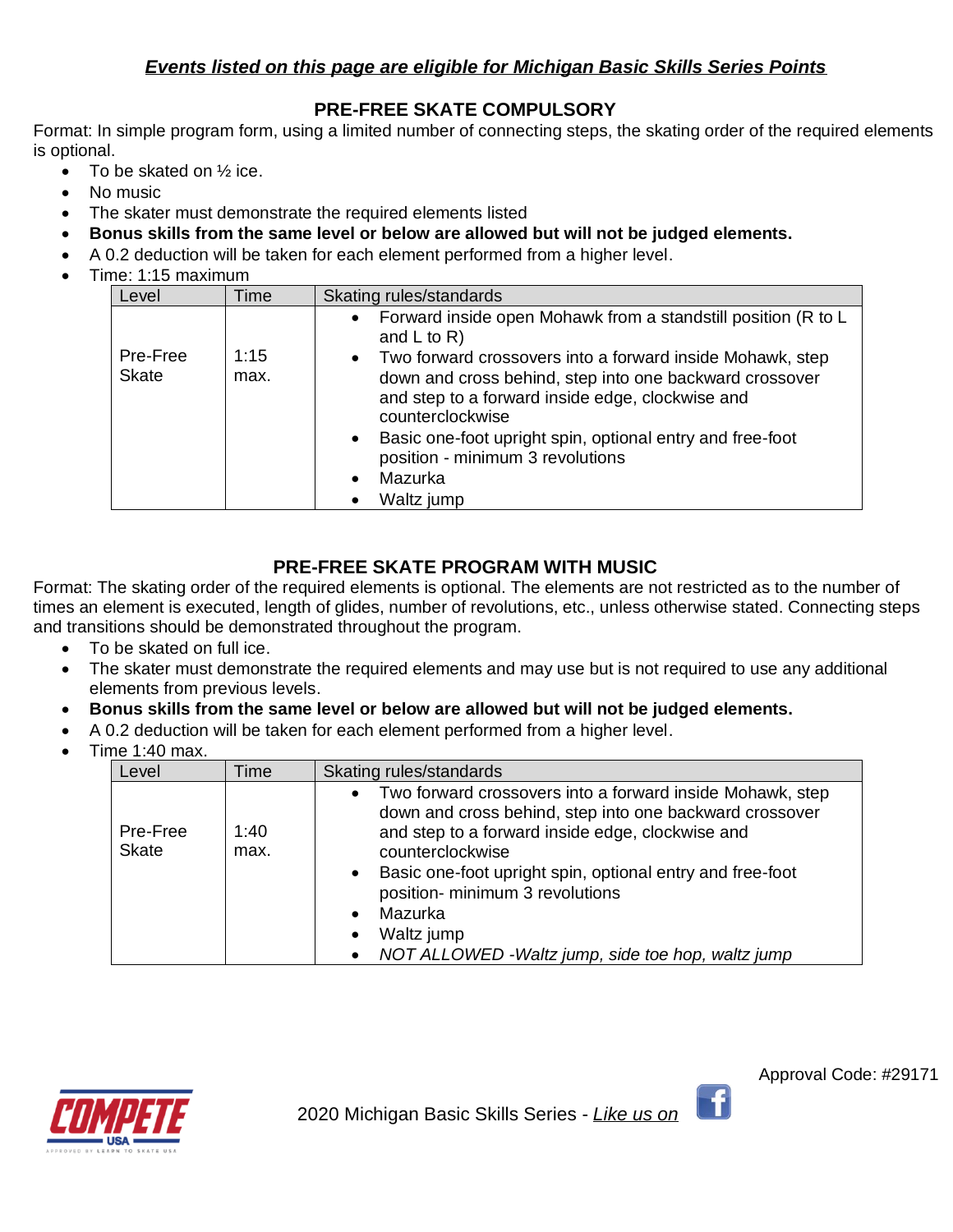# **EXCEL COMPULSORY**

Format: In simple program form, using a limited number of connecting steps, the skating order of the required elements is optional.

- To be skated on  $\frac{1}{2}$  ice.
- No music
- The skater must demonstrate the required elements listed
- A 0.2 deduction will be taken for each element performed from a higher level.
- Time: 1:15 maximum
	- *Skaters may have the option to skate one level higher in compulsories than free skate program.*

| <b>Excel Beginner/High Beginner Compulsory Events are eligible for</b><br><b>Michigan Basic Skills Series Points</b> |             |                                                                                 |
|----------------------------------------------------------------------------------------------------------------------|-------------|---------------------------------------------------------------------------------|
| Level                                                                                                                | Time        | Skating rules/standards                                                         |
|                                                                                                                      |             | Toe loop jump<br>$\bullet$                                                      |
| <b>Excel</b>                                                                                                         | 1:15        | Salchow jump<br>$\bullet$                                                       |
| <b>Beginner</b>                                                                                                      | max.        | One-foot upright spin - minimum 3 revolutions                                   |
|                                                                                                                      |             | Choreographic step sequence<br>$\bullet$                                        |
|                                                                                                                      |             | Loop jump<br>$\bullet$                                                          |
| <b>Excel High</b>                                                                                                    | 1:15        | Salchow/toe loop combination                                                    |
| <b>Beginner</b>                                                                                                      | max.        | Sit spin - minimum 3 revolutions                                                |
|                                                                                                                      |             | Choreographic step sequence                                                     |
|                                                                                                                      |             | <b>Excel Pre-Preliminary/Preliminary Compulsory Events are NOT eligible for</b> |
|                                                                                                                      |             | <b>Michigan Basic Skills Series Points</b>                                      |
| Level                                                                                                                | <b>Time</b> | Skating rules/standards<br>$\bullet$                                            |
|                                                                                                                      |             | Flip jump<br>$\bullet$                                                          |
| <b>Excel Pre-</b>                                                                                                    | 1:15        | Loop/loop jump combination                                                      |
| Preliminary                                                                                                          | max.        | Upright spin with change of foot – minimum 3 revolutions on<br>$\bullet$        |
|                                                                                                                      |             | each foot                                                                       |
|                                                                                                                      |             | Choreographic step sequence                                                     |
|                                                                                                                      |             | Lutz jump<br>$\bullet$                                                          |
| Excel                                                                                                                | 1:15        | Flip/loop jump combination                                                      |
| Preliminary                                                                                                          | max.        | Camel, sit combination spin - minimum 6 revolutions total                       |
|                                                                                                                      |             | Choreographic step sequence                                                     |



Approval Code: #29171

 $\lceil \cdot \rceil$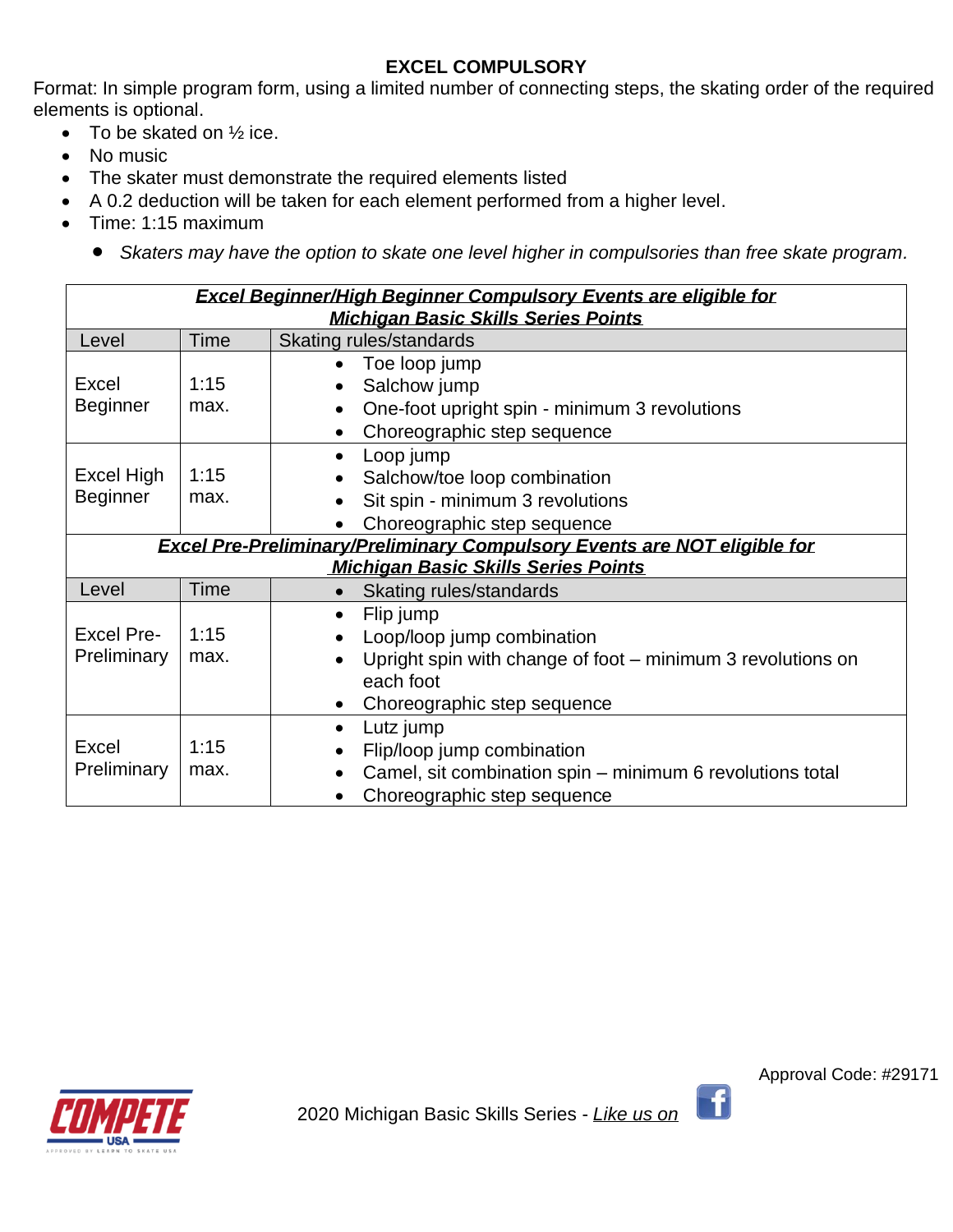# **EXCEL FREE SKATE**

General event parameters:

- Skaters may not enter both a Well-Balanced Free Skate event and an Excel Free Skate event at the same competition.
- Skaters will skate to the music of their choice.
- Level will be determined by the highest Free Skate test passed. Skaters may compete at the highest level they have passed, or skate up one level higher.

| <b>Excel Beginner and Excel High Beginner Free Skate are eligible for</b>                                                                                     |                                                                                                                                                                                                                                                                                                                                                                                                                                                                        |                                                                                                                                                                                                                                                                                                                                                                         |                                                                                                                                                                                                                                                                                                                |  |  |
|---------------------------------------------------------------------------------------------------------------------------------------------------------------|------------------------------------------------------------------------------------------------------------------------------------------------------------------------------------------------------------------------------------------------------------------------------------------------------------------------------------------------------------------------------------------------------------------------------------------------------------------------|-------------------------------------------------------------------------------------------------------------------------------------------------------------------------------------------------------------------------------------------------------------------------------------------------------------------------------------------------------------------------|----------------------------------------------------------------------------------------------------------------------------------------------------------------------------------------------------------------------------------------------------------------------------------------------------------------|--|--|
|                                                                                                                                                               | <b>Michigan Basic Skills Series Points</b>                                                                                                                                                                                                                                                                                                                                                                                                                             |                                                                                                                                                                                                                                                                                                                                                                         |                                                                                                                                                                                                                                                                                                                |  |  |
| <b>Excel</b><br><b>Beginner</b><br><b>Free Skate</b><br>1:40 Max.<br>Must not have<br>passed higher<br>than Learn to<br><b>Skate USA Free</b><br>Skate 2      | Maximum 4 jump elements:<br>Jumps with no more than<br>one-half rotation (front to<br>back or back to front)<br>Single rotation jumps:<br>Salchow, toe loop only<br>Eulers (half loops) are not<br>allowed.<br>Maximum 2 jump<br>$\bullet$<br>combinations or sequences.<br>One 3-jump combination is<br>allowed [Jump sequence is<br>any listed jump immediately<br>followed by a waltz jump]<br>Maximum 2 of any same<br>jump                                        | <b>Maximum 2 spins:</b><br>Two upright spins<br>$\bullet$<br>No change of foot<br>$\bullet$<br>No flying entry<br>$\bullet$<br>Minimum 3<br>$\bullet$<br>revolutions                                                                                                                                                                                                    | <b>Maximum 1 Sequence:</b><br>Choreographic Step<br>Sequence* (ChSt)<br>Must use one-half of<br>the ice surface<br>Moves in the field and<br>$\bullet$<br>spiral sequences are<br>allowed but will not be<br>counted as elements<br>Jumps may be<br>$\bullet$<br>included in the step<br>sequence              |  |  |
| <b>Excel High</b><br><b>Beginner</b><br><b>Free Skate</b><br>1:40 Max.<br>Must not have<br>passed higher<br>than Learn to<br><b>Skate USA Free</b><br>Skate 4 | <b>Maximum 5 jump elements:</b><br>Jumps with no more than<br>$\bullet$<br>one-half rotation (front to<br>back or back to front)<br>Single rotation jumps: toe<br>loop, Salchow, Euler (half<br>loop), loop<br>Flip, Lutz, & Axel NOT<br>permitted<br>Maximum 2 jump<br>$\bullet$<br>combinations or sequences.<br>One 3-jump combination is<br>allowed [Jump sequence is<br>any listed jump immediately<br>followed by a waltz jump]<br>Maximum 2 of any same<br>jump | <b>Maximum 2 spins:</b><br>Both spins must be<br>$\bullet$<br>in a single position<br>[no change of foot]<br>No flying entry<br>$\bullet$<br>Permitted forward<br>$\bullet$<br>spins: upright, sit,<br>camel<br><b>Permitted back</b><br>$\bullet$<br>spins: upright<br>Minimum 3<br>$\bullet$<br>revolutions<br>Spins must be of a<br>$\bullet$<br>different character | <b>Maximum 1 Sequence:</b><br>Choreographic Step<br>Sequence* (ChSt)<br>Must use one-half of<br>$\bullet$<br>the ice surface<br>Moves in the field and<br>$\bullet$<br>spiral sequences are<br>allowed but will not be<br>counted as elements<br>Jumps may be<br>$\bullet$<br>included in the step<br>sequence |  |  |

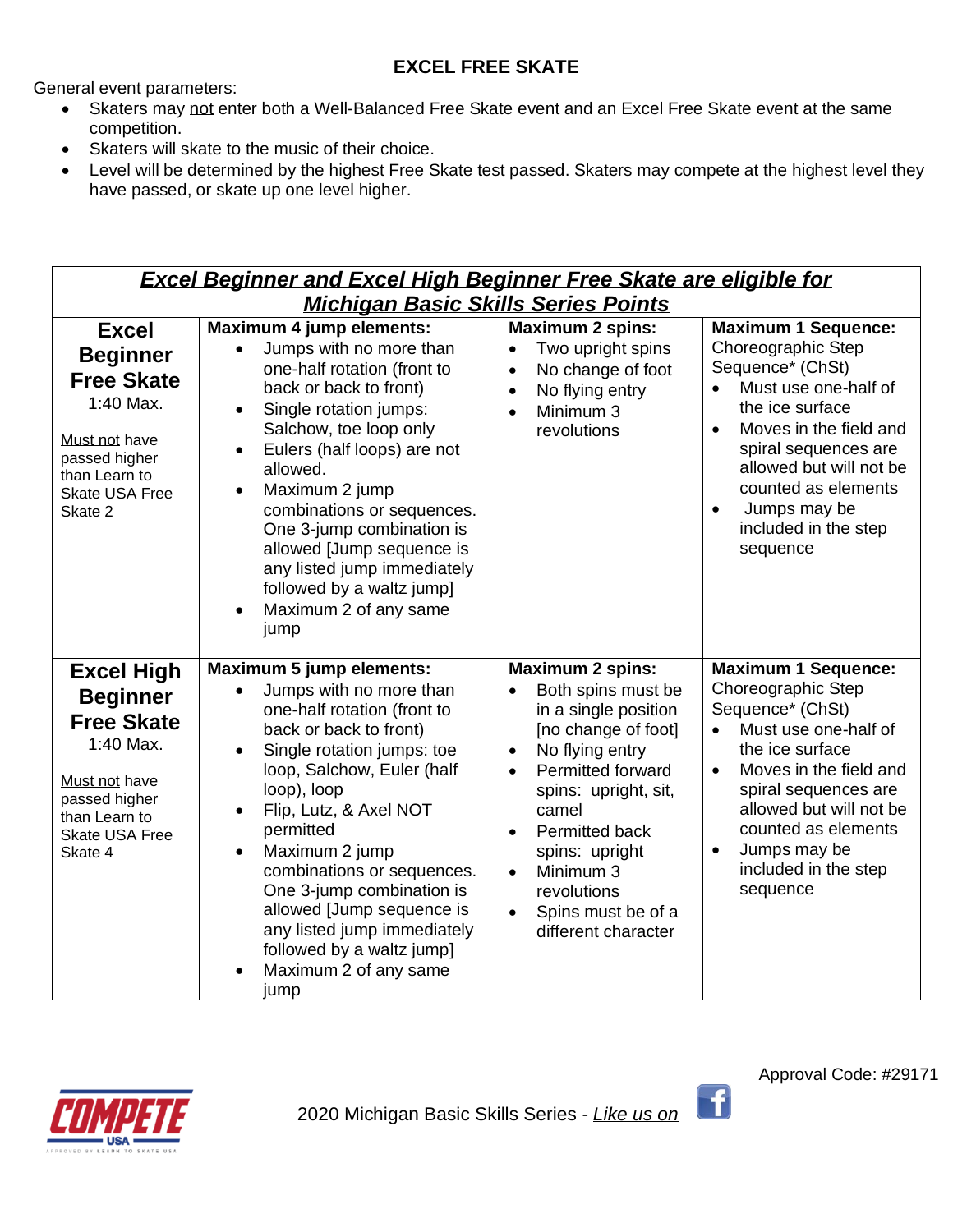| <b>Excel Pre-Preliminary, Excel Preliminary and Excel Preliminary Plus Free Skate</b> |
|---------------------------------------------------------------------------------------|
|                                                                                       |
| are NOT eligible for Michigan Basic Skills Series Points                              |

| <b>Excel Pre-</b><br><b>Preliminary</b><br>1:40 Max.<br>Must not have passed<br>higher than U.S. Figure<br><b>Skating Pre- preliminary</b><br>free skate test<br>*means required<br>element<br>Full U.S. Figure Skating<br>membership required | Maximum 5 jump elements:<br>All single jumps allowed, except for the Axel<br>$\bullet$<br>No single Axels, double, or higher jumps<br>$\bullet$<br>allowed<br>Number of single jumps (except single Axel)<br>$\bullet$<br>is not limited provided the maximum number<br>of jump elements allowed is not exceeded<br>Maximum 2 jump combinations or jump<br>$\bullet$<br>sequences<br>Jump combinations limited to 2 jumps. One 3-<br>$\bullet$<br>jump combination is allowed<br>Jump sequence is any listed jump<br>immediately followed by an Axel-type jump                                                                                                           | <b>Maximum 2 spins:</b><br>One spin must be<br>$\bullet$<br>in a single<br>position*<br>One spin may<br>$\bullet$<br>change feet<br>and/or position<br>No flying entry<br>$\bullet$<br>Minimum 3<br>$\bullet$<br>revolutions<br>Spins must be of a<br>$\bullet$<br>different character                                                             | <b>Maximum 1 Sequence:</b><br>Choreographic Step<br>Sequence* (ChSt)<br>Must use one-half of the<br>$\bullet$<br>ice surface<br>Moves in the field and<br>$\bullet$<br>spiral sequences are<br>allowed but will not be<br>counted as elements<br>Jumps may be included<br>$\bullet$<br>in the step sequence |
|------------------------------------------------------------------------------------------------------------------------------------------------------------------------------------------------------------------------------------------------|--------------------------------------------------------------------------------------------------------------------------------------------------------------------------------------------------------------------------------------------------------------------------------------------------------------------------------------------------------------------------------------------------------------------------------------------------------------------------------------------------------------------------------------------------------------------------------------------------------------------------------------------------------------------------|----------------------------------------------------------------------------------------------------------------------------------------------------------------------------------------------------------------------------------------------------------------------------------------------------------------------------------------------------|-------------------------------------------------------------------------------------------------------------------------------------------------------------------------------------------------------------------------------------------------------------------------------------------------------------|
| <b>Excel</b><br><b>Preliminary</b><br>$1:30 +/- 10$ sec.<br>Must not have passed<br>higher than U.S. Figure<br><b>Skating Preliminary free</b><br>skate test<br>*means required<br>element<br>Full U.S. Figure Skating<br>membership required  | Maximum 5 jump elements:<br>All single jumps allowed, except for the Axel<br>No single Axels, double, or higher jumps<br>$\bullet$<br>allowed<br>Number of single jumps (except single Axel)<br>$\bullet$<br>is not limited provided the maximum number<br>of jump elements allowed is not exceeded<br>Maximum 2 jump combinations or jump<br>$\bullet$<br>sequences<br>Jump combinations limited to 2 jumps. One 3-<br>$\bullet$<br>jump combination is allowed<br>Jump sequence is any listed jump<br>$\bullet$<br>immediately followed by an Axel-type jump                                                                                                           | <b>Maximum 2 spins:</b><br>One spin must be<br>$\bullet$<br>a camel or<br>layback spin with<br>no change of foot<br>and no change of<br>position<br>One spin may<br>$\bullet$<br>change feet<br>and/or position<br>No flying entry<br>$\bullet$<br>Minimum 3<br>$\bullet$<br>revolutions<br>Spins must be of a<br>$\bullet$<br>different character | <b>Maximum 1 Sequence:</b><br>Choreographic Step<br>Sequence* (ChSt)<br>Must use one-half of the<br>ice surface<br>Moves in the field and<br>$\bullet$<br>spiral sequences are<br>allowed but will not be<br>counted as elements<br>Jumps may be included<br>in the step sequence                           |
| <b>Excel Preliminary</b><br><b>Plus</b>                                                                                                                                                                                                        | Maximum 5 jump elements:<br>All single jumps allowed, including single Axel<br>$\bullet$<br>No double, or higher jumps allowed<br>$\bullet$                                                                                                                                                                                                                                                                                                                                                                                                                                                                                                                              | Maximum 2 spins:<br>One spin must be in<br>a single position*                                                                                                                                                                                                                                                                                      | <b>Maximum 1 Sequence:</b><br>Choreographic Step Sequence*<br>(ChSt)                                                                                                                                                                                                                                        |
| $1:30 +/- 10$ sec.<br>Must not have passed<br>higher than U.S. Figure<br>Skating preliminary free<br>skate test<br>*means required element<br>Full U.S. Figure Skating<br>membership required                                                  | Single Axel may be repeated once (but not more)<br>$\bullet$<br>as a solo jump or part of a jump sequence or jump<br>combination (maximum 2 single Axels)<br>Number of remaining single jumps is not limited<br>٠<br>provided the maximum number of jump elements<br>allowed is not exceeded<br>Maximum 2 jump combinations or jump sequences<br>$\bullet$<br>All single jumps, including the single Axel are<br>allowed as part of a jump combination or sequence<br>(no double jumps)<br>Jump combinations limited to 2 jumps. One 3-jump<br>٠<br>combination is allowed<br>Jump sequence is any listed jump<br>$\bullet$<br>immediately followed by an Axel-type jump | One spin may<br>$\bullet$<br>change feet and/or<br>position<br>No flying entry<br>$\bullet$<br>Minimum 3<br>$\bullet$<br>revolutions<br>Spins must be of a<br>$\bullet$<br>different character                                                                                                                                                     | Must use one-half of the<br>ice surface<br>Moves in the field and<br>$\bullet$<br>spiral sequences are<br>allowed but will not be<br>counted as elements<br>Jumps may be included in<br>the step sequence                                                                                                   |



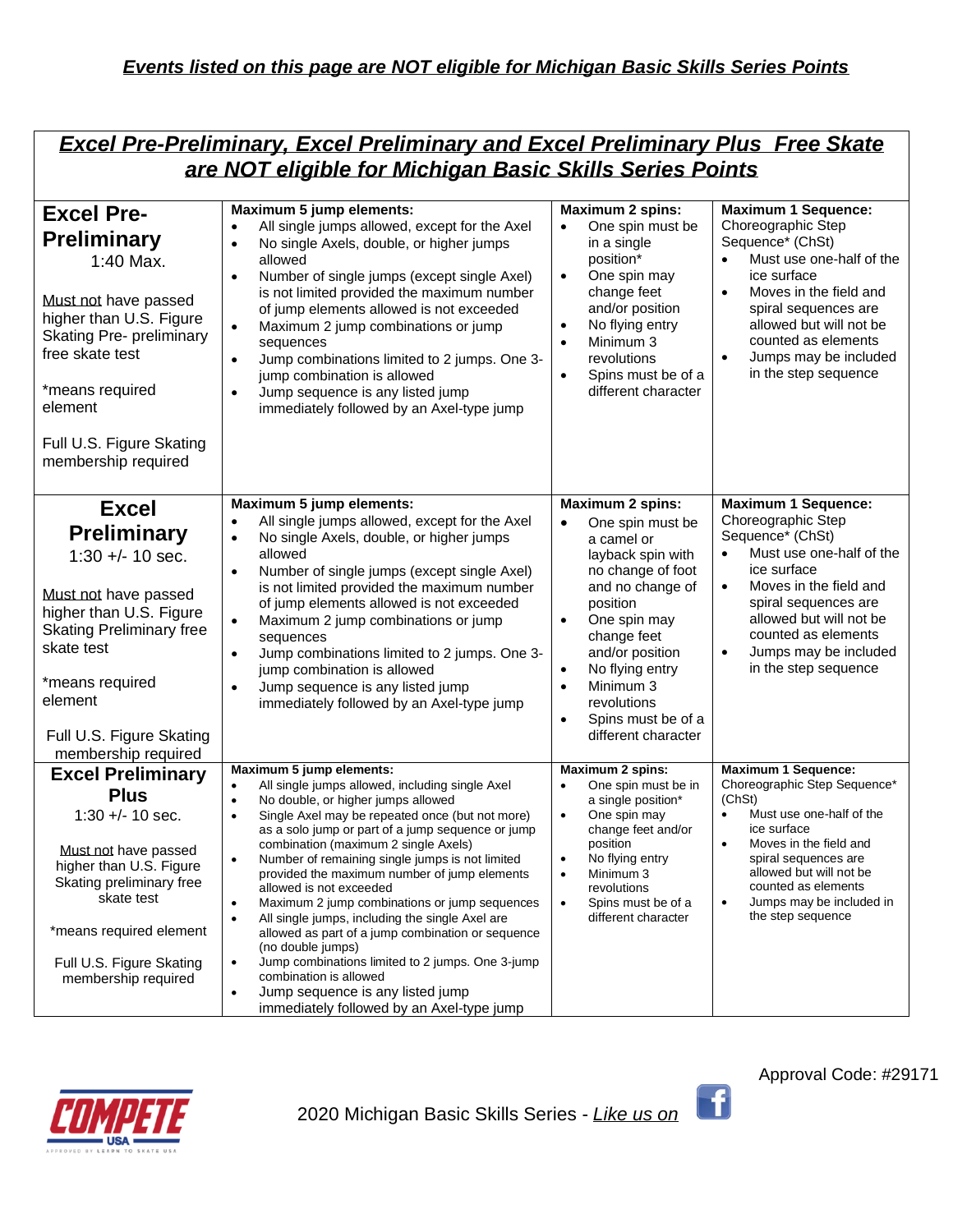# **WELL BALANCED FREE SKATE PROGRAM**

General event parameters:

- Skaters may not enter both a Well Balanced Free Skate event and an Excel Free Skate event at the same competition.
- Skaters will skate to the music of their choice.
- Level will be determined by the highest free skate test passed. Skaters may compete at the highest level they have passed, or skate up one level higher.

| Level                                    | Jumps                                                                                                                                                                                                                                                                                                                                                                                                                                                                                                                                                                                                                                                                                                                                                                                                                                                                                                                                            | Spins                                                                                                                                                                                                                                                                            | <b>Step Sequences</b>                                                                                                                                                                                                                                           |
|------------------------------------------|--------------------------------------------------------------------------------------------------------------------------------------------------------------------------------------------------------------------------------------------------------------------------------------------------------------------------------------------------------------------------------------------------------------------------------------------------------------------------------------------------------------------------------------------------------------------------------------------------------------------------------------------------------------------------------------------------------------------------------------------------------------------------------------------------------------------------------------------------------------------------------------------------------------------------------------------------|----------------------------------------------------------------------------------------------------------------------------------------------------------------------------------------------------------------------------------------------------------------------------------|-----------------------------------------------------------------------------------------------------------------------------------------------------------------------------------------------------------------------------------------------------------------|
|                                          | <b>Max 5 Jump Elements</b>                                                                                                                                                                                                                                                                                                                                                                                                                                                                                                                                                                                                                                                                                                                                                                                                                                                                                                                       | <b>Max 2 Spins</b>                                                                                                                                                                                                                                                               | Max 1 Sequence                                                                                                                                                                                                                                                  |
| No-Test<br>Time:<br>1:40 Max             | All single jumps allowed except for the single Axel<br>No single Axels, double, triple or quadruple<br>$\circ$<br>jumps allowed<br>Number of single jumps (except single Axels)<br>$\circ$<br>is not limited provided the maximum number<br>of jump elements allowed is not exceeded<br>Max 2 jump combinations or jump sequences<br>Jump combinations limited to 2 jumps except<br>$\circ$<br>that one 3-jump combination with a maximum<br>of 3 single jumps is allowed<br>Jump sequence is any listed jump immediately                                                                                                                                                                                                                                                                                                                                                                                                                        | Spins may change feet<br>$\bullet$<br>and/or position<br>Spins may start with a<br>$\bullet$<br>flying entry<br>Min 3 revs.<br>$\bullet$<br>These spins must be of a<br>different character<br>(For definition see U.S.<br>Figure Skating rule 4103<br>(E)                       | Step Sequence<br>$\bullet$<br>Must use one-half the<br>$\circ$<br>ice surface<br>Moves in the field and<br>spiral sequences are<br>allowed but will not be<br>counted as elements<br>Jumps may be<br>$\circ$<br>included in the step<br>sequence                |
|                                          | followed by an Axel-type jump                                                                                                                                                                                                                                                                                                                                                                                                                                                                                                                                                                                                                                                                                                                                                                                                                                                                                                                    |                                                                                                                                                                                                                                                                                  |                                                                                                                                                                                                                                                                 |
| Pre-<br>Preliminary<br>Time:<br>1:40 Max | <b>Max 5 Jump Elements</b><br>All single jumps, including the single Axel, allowed<br>$\bullet$<br>o No double, triple or quadruple jumps allowed<br>o Axel may be repeated once as a solo jump or<br>part of a jump sequence or jump combination<br>(maximum of 2 single Axels)<br>o Number of single jumps is not limited provided<br>the maximum number of jump elements<br>allowed is not exceeded<br>Max 2 jump combinations or jump sequences<br>o Jump combinations limited to 2 jumps except<br>that one 3-jump combination with a maximum<br>of 3 single jumps is allowed<br>Jump sequence is any listed jump<br>$\bullet$<br>immediately followed by an Axel-type jump                                                                                                                                                                                                                                                                 | <b>Max 2 Spins</b><br>Spins may change feet<br>$\bullet$<br>and/or position<br>Spins may start with a<br>$\bullet$<br>flying entry<br>Min 3 revs.<br>$\bullet$<br>These spins must be of a<br>different character<br>(For definition see U.S.<br>Figure Skating rule 4103<br>(E) | Max 1 Sequence<br><b>Step Sequence</b><br>$\bullet$<br>Must use one-half the<br>ice surface<br>Moves in the field and<br>$\Omega$<br>spiral sequences are<br>allowed but will not be<br>counted as elements<br>Jumps may be<br>included in the step<br>sequence |
|                                          | <b>Max 5 Jump Elements</b>                                                                                                                                                                                                                                                                                                                                                                                                                                                                                                                                                                                                                                                                                                                                                                                                                                                                                                                       | <b>Max 2 Spins</b>                                                                                                                                                                                                                                                               | <b>Max 1 Sequence</b>                                                                                                                                                                                                                                           |
| Preliminary<br>Time:<br>1:40 Max         | 1 must be an Axel-type jump or a waltz jump*<br>All single jumps, including the single Axel,<br>$\bullet$<br>allowed. Only 2 different double jumps may be<br>attempted (limited to double Salchow, double toe<br>loop and double loop)<br>Double flip, double Lutz, double Axel, triple<br>$\circ$<br>and quadruple jumps not allowed<br>An Axel plus up to two different, allowable<br>$\circ$<br>double jumps may be repeated once (but not<br>more) as solo jumps or part of a jump<br>sequence or jump combination<br>Number of single jumps is not limited provided<br>$\circ$<br>the maximum number of jump elements<br>allowed is not exceeded<br>Max 2 jump combinations or sequences<br>Jump combinations limited to 2 jumps except<br>$\circ$<br>that one three jump combination with a<br>maximum of 2 double jumps and 1 single<br>jump is allowed<br>Jump sequence is any listed jump<br>immediately followed by an Axel-type jump | Spins may change feet<br>$\bullet$<br>and/or position<br>Spins may start with a<br>$\bullet$<br>flying entry<br>Min 3 revs.<br>$\bullet$<br>These spins must be of a<br>different character<br>(For definition see U.S.<br>Figure Skating rule 4103<br>(E))                      | <b>Step Sequence</b><br>Must use one-half the<br>$\circ$<br>ice surface<br>Moves in the field and<br>$\circ$<br>spiral sequences are<br>allowed but will not be<br>counted as elements<br>Jumps may be<br>$\circ$<br>included in the step<br>sequence           |



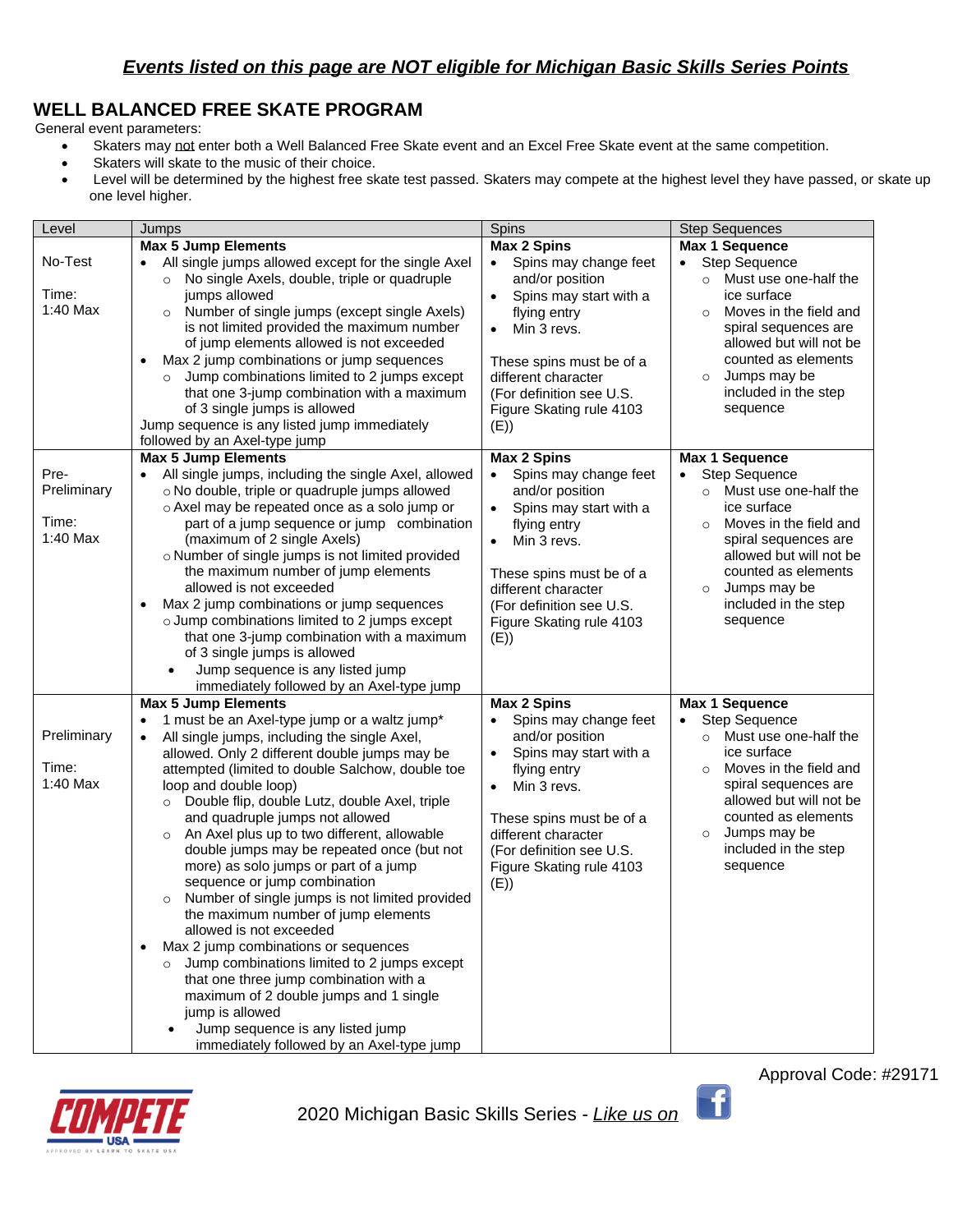### **ADULT 1-6, BEGINNER-BRONZE COMPULSORY**

- The skating order of the elements is optional. Element may only be attempted once.
- To be skated in simple program format with limited connecting steps, ½ ice.
- A 0.2 deduction will be taken for each element MISSING, REPEATED or from a higher level

| Level             | Elements                                                                                                                                            |
|-------------------|-----------------------------------------------------------------------------------------------------------------------------------------------------|
|                   | <b>Forward Marching</b><br>$\bullet$                                                                                                                |
| Adult 1           | Forward two-foot glide<br>٠                                                                                                                         |
| Time:             | Forward swizzle (4-6 in a row)<br>$\bullet$                                                                                                         |
| 1:30 Max.         | Forward snowplow stop - two feet or one foot<br>$\bullet$                                                                                           |
|                   | Forward skating across the width of the ice<br>$\bullet$                                                                                            |
| Adult 2           | Forward one-foot glides<br>$\bullet$                                                                                                                |
| Time:             | Forward slalom<br>$\bullet$                                                                                                                         |
| 1:30 Max.         | Backward skating<br>$\bullet$                                                                                                                       |
|                   | Backward swizzles, 4-6 in a row<br>$\bullet$                                                                                                        |
|                   | Forward stroking using the blade properly<br>$\bullet$                                                                                              |
| Adult 3.          | Forward half-swizzle pumps on the circle, 6 to 8 in a row, clockwise and counterclockwise<br>٠                                                      |
| Time:             | Forward chasses on a circle, clockwise and counterclockwise<br>٠                                                                                    |
| 1:30 Max.         | Backward skating to a long two-foot glide<br>٠                                                                                                      |
|                   | Backward snowplow stop, Right and Left<br>$\bullet$                                                                                                 |
|                   | Forward outside edge on a circle, right and left<br>$\bullet$                                                                                       |
| Adult 4           | Forward inside edge on a circle, right and left<br>٠                                                                                                |
| Time:             | Forward crossovers, clockwise and counterclockwise<br>$\bullet$                                                                                     |
| 1:30 Max.         | Hockey stop, both directions<br>$\bullet$                                                                                                           |
|                   | Backward one-foot glides, right and left<br>٠                                                                                                       |
|                   | Backward outside edge and backward inside edge on a circle, right and left<br>$\bullet$                                                             |
| Adult 5           | Backward crossovers, clockwise and counterclockwise<br>$\bullet$                                                                                    |
| Time:             | Forward outside three-turn, right and left<br>٠                                                                                                     |
| $1:30$ Max.       | Beginning two-foot spin (min 2 revs)<br>$\bullet$                                                                                                   |
|                   | Forward stroking with crossover end patterns - utilizing only 1/2 sheet of ice surface                                                              |
| Adult 6           | $\bullet$                                                                                                                                           |
| Time:             | Backward stroking with crossover end patterns - utilizing only 1/2 sheet of ice surface<br>٠<br>Forward inside three-turn, right and left           |
| 1:30 Max.         | $\bullet$<br>T-stop                                                                                                                                 |
|                   | $\bullet$<br>Lunge<br>$\bullet$                                                                                                                     |
|                   | Two-foot spin into one-foot spin (min 2 revs on 1 foot)<br>٠                                                                                        |
|                   | Waltz Jump<br>$\bullet$                                                                                                                             |
| Adult             | Mazurka<br>$\bullet$                                                                                                                                |
| Beginner          | Forward beginning one-foot spin from backward crossovers (min 2 revs)<br>٠                                                                          |
| Time:             | Forward moving inside open Mohawk (right and left) – heel to instep<br>٠                                                                            |
| 1:30 Max.         | Alternating right and left forward outside and inside edges across the width of the ice (one outside edge, right and left, one inside<br>$\bullet$  |
|                   | edge, right and left)                                                                                                                               |
|                   | Waltz Jump<br>$\bullet$                                                                                                                             |
| Adult High        | $\frac{1}{2}$ Flip<br>٠                                                                                                                             |
| Beginner          | Forward upright spin – minimum 3 revolutions<br>$\bullet$                                                                                           |
| Time:             | Backward outside three- turn, right and left<br>$\bullet$                                                                                           |
| 1:30 Max.         | Alternating right and left backward outside and inside edges across the width of the ice (one outside edge, right and left, one inside<br>$\bullet$ |
|                   | edge, right and left)                                                                                                                               |
|                   | Single Toe loop jump<br>$\bullet$                                                                                                                   |
| <b>Adult Pre-</b> | Jump combination or sequence consisting of half revolution jumps (1/2 flip, 1/2 Lutz, 1/2 loop, waltz), toe loop, or Salchow - maximum of           |
| <b>Bronze</b>     | 2 jumps in combination and 3 jumps in a sequence                                                                                                    |
| Time:             | Forward upright spin - minimum 3 revolutions<br>٠                                                                                                   |
| 1:30 Max.         | Two forward crossovers into a forward inside Mohawk, step down, cross behind, step into one backward crossover and step to a                        |
|                   | forward inside edge, clockwise and counterclockwise                                                                                                 |
|                   | Forward spiral (any edge)<br>٠                                                                                                                      |
|                   | Single Salchow jump<br>$\bullet$                                                                                                                    |
| Adult             | Jump combination or sequence consisting of 1/2 revolution jumps and/or full revolution jumps (no Lutz or Axel) – maximum 2 jumps in<br>٠            |
| Bronze            | combination and 3 jumps in a sequence                                                                                                               |
| Time:             | Solo spin with no change of foot (min. 3 revolutions)<br>٠                                                                                          |
| 1:30 Max.         | Backward inside three-turn, right and left                                                                                                          |
|                   | Spiral sequence (Minimum 2 spirals)- must change edge or foot                                                                                       |



2020 Michigan Basic Skills Series - *Like us on* 

 $\begin{pmatrix} 1 \end{pmatrix}$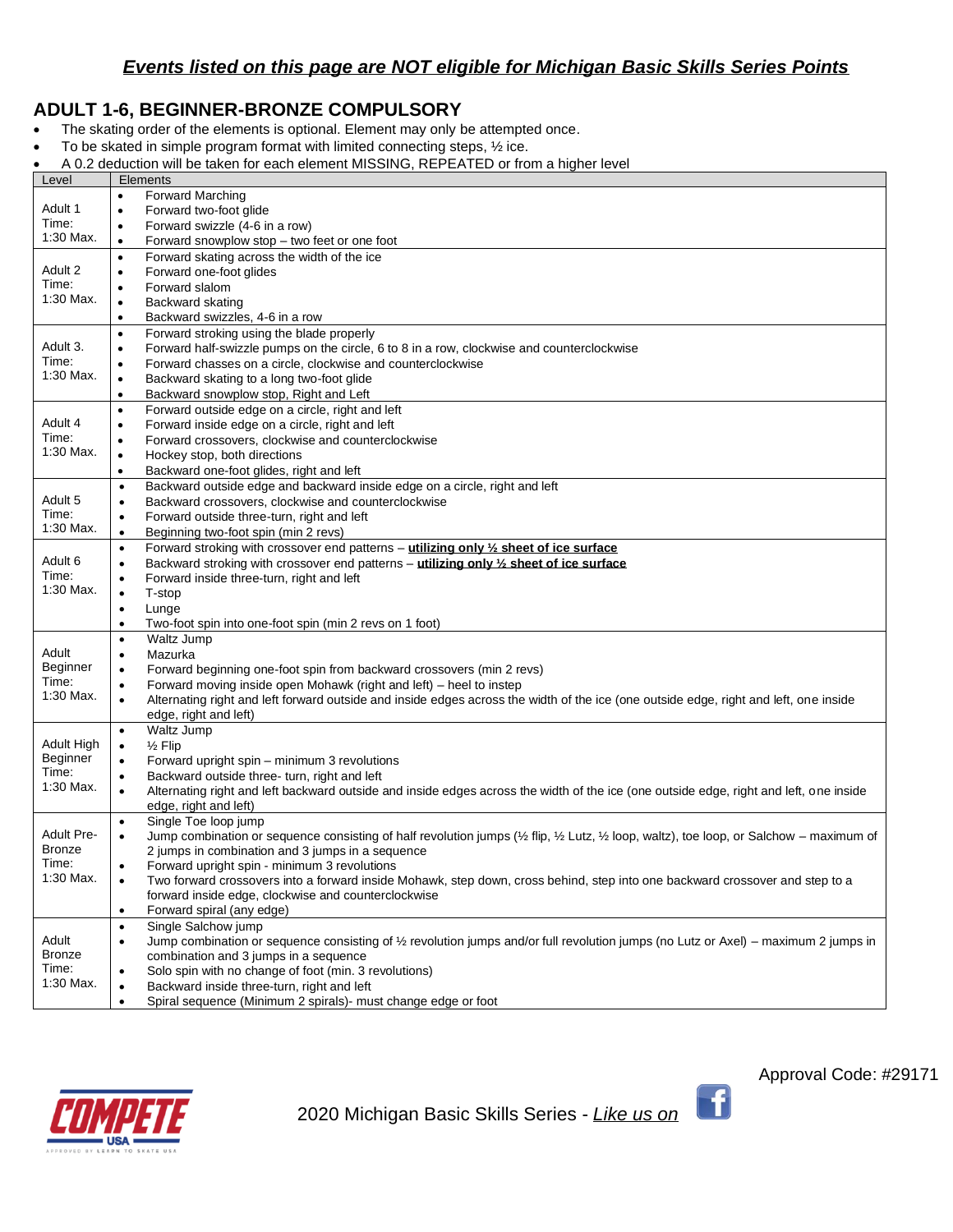### **SYNCHRONIZED SKATING- SNOWPLOW SAM SYNCHRO, SYNCHRO SKILLS 1-3, PRELIMINARY**

The emphasis of the Learn to Skate USA synchronized skating competition is on mastering the Synchro Skills of synchronized skating:

- Unison of body alignment and learning to guide with the head.
- Control of rotation in wheels and circles.
- Straight lines in lines, blocks and intersections.
- Learning how to transition within elements with ease and clarity.
- Incorporating skills from Basic 1-6, Pre-Free Skate and Free Skate 1-2 to strengthen skating skills.
- Learning skills that will be the foundation for higher levels.
- Demonstrate ability to recognize and skate to the tempo of the music.

In order to safely practice and compete at the various levels, it is strongly recommended that skaters have mastered the elements of the Learn to Skate USA level at which they are skating (see program requirements).

Eligibility Rules: All skaters on the team must either be full U.S. Figure Skating members or members of the Learn to Skate USA program. All Learn to Skate USA Synchronized Skating teams must be registered with U.S. Figure Skating and have a team number.

In order for the team to be eligible for Snowplow Sam Synchro or Synchro Skills 1-3 events, no skaters on the team may have passed higher than a preliminary test (moves in the field, freestyle or dance). The skater's test level is as of the competition entry deadline.

No skater may compete on multiple Learn to Skate USA synchronized skating teams.

Age/Number of Skaters: Varies based on the level. The ages for Learn to Skate USA synchronized skating teams are as of the preceding July 1. If the majority of the team is younger than the listed age, consider skating "up" to the level that best meets the skaters' skill levels.

Each Synchro Skills team may have between 8-16 skaters. A Snowplow Sam Synchro team may have between 5-12 skaters. Teams may have a maximum of four alternates listed on their roster, in addition to the maximum number permitted on the ice for their respective level.

Costume Rules: Learn to Skate USA synchronized skating teams should follow Rule 9022 Clothing and Equipment (U.S. Figure Skating Rulebook) when selecting their clothing for competition.

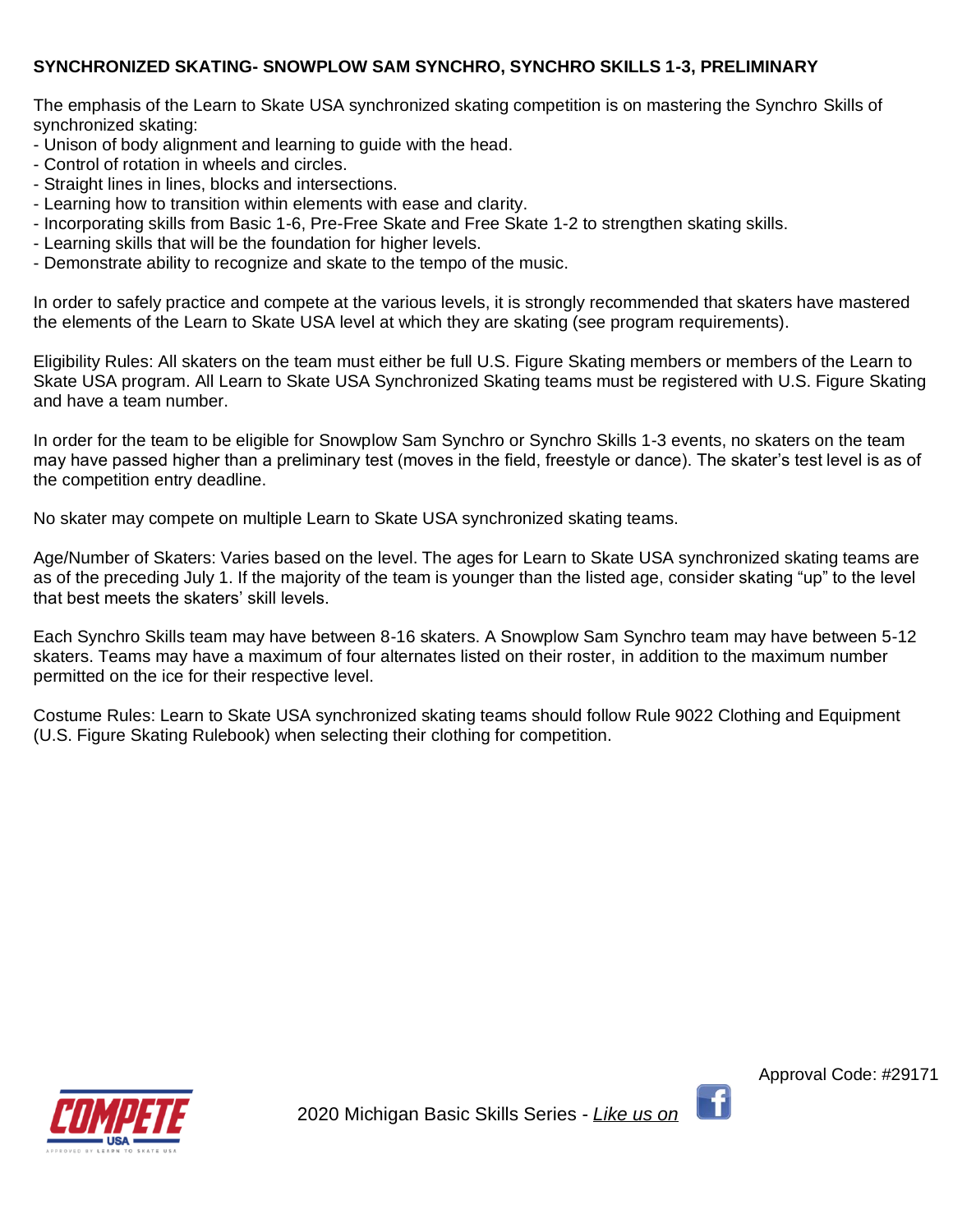### *SYNCHRONIZED SKATING SNOWPLOW SAM, SYNCHRO SKILLS 1-3 PRELIMINARY*

*Required elements – Each level has specific required elements that must be completed:*

| <b>LEVEL</b>              | <b>CIRCLE</b>                                            | <b>LINE</b>                  | <b>BLOCK</b>          | <b>WHEEL</b>       | <b>INTERSECTION</b>                      |
|---------------------------|----------------------------------------------------------|------------------------------|-----------------------|--------------------|------------------------------------------|
| <b>SNOWPLOW SAM</b>       | One circle, which must contain One line, skated forward, |                              | One block, skated     | One wheel, skated  | One intersection: Two                    |
| <b>SYNCHRO</b>            | a forward inside or outside                              | which must cover half ice    | forward, which        | forward, in any    | ines facing each other,                  |
| 5-12 skaters, majority    | edge 1 foot glide and/or 2 foot                          | to full ice.                 | must cover half ice   | shape.             | 2-foot glide at point of                 |
| under 7 years old         | glide. May have backwards                                |                              | to full ice, and must |                    | intersection.                            |
| Maximum 2 minutes 10      | skating.                                                 |                              | have only 1           |                    |                                          |
| seconds                   |                                                          |                              | configuration.        |                    |                                          |
| <b>SYNCHRO SKILLS 1</b>   | One circle, which must contain                           | One line, which must         | One block, which      | One wheel of the   | One intersection: Two                    |
| 8-16 skaters, majority    | a two foot turn.                                         | cover half ice to full ice   | must cover half ice   | team's choice with | ines facing each other,                  |
| under 9 years old         | Must contain a forward inside                            | and may include forward      | to full ice, and must | backward pumps.    | 2-foot or 1-foot glide                   |
| Maximum 2 minutes 10      | and/or forward outside edge                              | and/or backward skating.     | have only 1           |                    | at point of                              |
| seconds                   | glide. Stroking from backward                            |                              | configuration.        |                    | intersection.                            |
|                           | to forward is permitted.                                 |                              |                       |                    |                                          |
| <b>SYNCHRO SKILLS 2</b>   | One circle, which must contain                           | One line, which              | One block, which      | One wheel of the   | One intersection: Two                    |
| 8-16 skaters, majority    | a forward 3-turn and must                                | must cover full ice and      | must cover the ice    | team's choice with | ines facing each other                   |
| under 12 years old        | contain a backward inside                                | may include forward          | and must have 1 or    | backward pumps     | 2-foot or 1-foot glide                   |
| Maximum 2 minutes 10      | and/or backward outside edge and/or backward skating.    |                              | 2 configurations.     | and/or chasses.    | at point of                              |
| seconds                   | glide.                                                   |                              |                       |                    | intersection.                            |
| <b>SYNCHRO SKLLS 3</b>    | One circle, which must contain                           | Line element, which          | One block, which      | Wheel element of   | One intersection.                        |
| 8-16 skaters, majority at | a mohawk and must contain a                              | includes a change of         | must cover the ice    | the team's choice  |                                          |
| least 12 years old        | backward inside and/or                                   | configuration (1 line to 2   | and must have 2       | with backward      |                                          |
| Maximum 2 minutes 10      | backward outside edge glide.                             | lines or 2 lines to 1 line), | different             | pumps, chasses,    |                                          |
| seconds                   |                                                          | and must cover full ice      | configurations.       | and/or crossovers. |                                          |
| Minimum of two            |                                                          | and must include forward     |                       |                    |                                          |
| different hand holds      |                                                          | and backward skating.        |                       |                    |                                          |
| PRELIMINARY               |                                                          | One traveling element -      |                       |                    |                                          |
| 8-16 skaters who are      | One intersection element                                 | Circle OR one traveling      | One pivoting          |                    | One linear element-One rotating element- |
| under age 12, majority    |                                                          | element - Wheel              | element - Block       | Line               | Wheel OR one                             |
| under age 10              |                                                          |                              |                       |                    | rotating element-                        |
| $2:00 + (-10$ seconds     |                                                          | Feams may not repeat the     | Any recognizable      |                    | Circle                                   |
| Minimum of two            |                                                          | same shape used in the       | pivoting is required  |                    |                                          |
| different hand holds      |                                                          | rotating element             |                       |                    | Teams may not repeat                     |
|                           |                                                          |                              |                       |                    | the same shape used                      |
|                           |                                                          | Any recognizable travel is   |                       |                    | in the Traveling                         |
|                           |                                                          | required                     |                       |                    | Element                                  |
|                           |                                                          |                              |                       |                    | Features are optional                    |

#### **Restrictions in Snowplow Sam Synchro and Synchro Skills 1:**

- Additional elements are not allowed (the team must do only their required elements).
- Teams may only use hand-to-hand, shoulder-to-shoulder and choo-choo holds.
- Wheels and circles may not travel, change rotational direction or change configuration.
- Lines may not pivot.
- Snowplow Sam Synchro teams: backwards skating is allowed, but not required, in the circle and is not permitted in any other elements or transitions.
- Teams may not do steps higher than Basic 6.

#### **Restrictions in Synchro Skills 2:**

- Additional elements are not allowed (the team must do only their required elements).
- Wheels may not travel, change rotational direction or change configuration.
- Circles may not change rotational direction or change configuration. Traveling is allowed, but not required.
- Lines may not pivot.
- Synchro Skills 2 teams may not do steps higher than Free Skate 2, with the exception of split jumps, stag jumps and split falling leaf jumps.

**Restrictions in all levels:** All of the synchronized skating "illegal elements" found in Rule 9160 of the U.S. Figure Skating Rulebook.

*Please referenc[e http://usfsa.org/programs?id=84096&menu=synchronized](http://usfsa.org/programs?id=84096&menu=synchronized) for most up-to-date Learn to Skate USA Synchronized Skating rules.*



2020 Michigan Basic Skills Series - *Like us on* 

Approval Code: #29171

f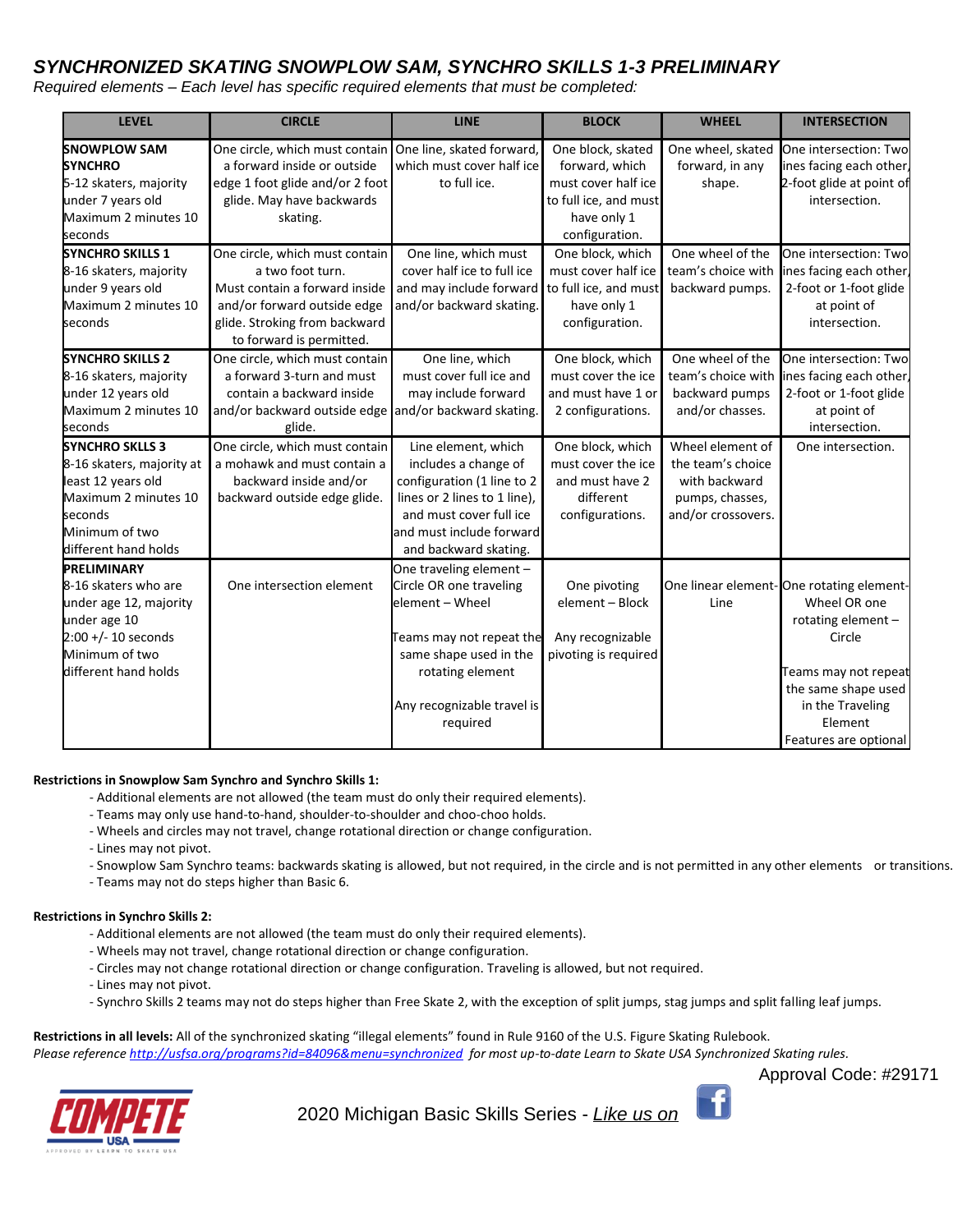# **ADULT 1-6 FREE SKATE WITH MUSIC**

General event parameters:

- The skating order of the required elements is optional.
- The elements are not restricted to the number of times element is executed, or length of glides, number of revolutions, etc. unless otherwise stated. Connecting moves and steps should be demonstrated throughout the program.
- To be skated on full ice
- The skater must demonstrate the required elements and may use, but is not required to use, any additional elements from previous (lower) levels.
- A 0.2 deduction will be taken for each required element MISSING and for those elements performed from a higher level.

| Level              | Time | <b>Elements</b>                                                                       |  |  |
|--------------------|------|---------------------------------------------------------------------------------------|--|--|
|                    |      | <b>Forward Marching</b><br>$\bullet$                                                  |  |  |
| Adult 1            | 1:40 | Forward two-foot glide<br>$\bullet$                                                   |  |  |
|                    | Max  | Forward swizzle (4-6 in a row)<br>$\bullet$                                           |  |  |
|                    |      | Forward snowplow stop - two feet or one foot<br>$\bullet$                             |  |  |
|                    |      | Forward skating across the width of the ice<br>$\bullet$                              |  |  |
| Adult 2            | 1:40 | Forward one-foot glides                                                               |  |  |
|                    | Max  | Forward slalom<br>$\bullet$                                                           |  |  |
|                    |      | Backward skating<br>$\bullet$                                                         |  |  |
|                    |      | Backward swizzles, 4-6 in a row<br>$\bullet$                                          |  |  |
|                    |      | Forward stroking using the blade properly<br>$\bullet$                                |  |  |
| Adult <sub>3</sub> | 1:40 | Forward half-swizzle pumps on the circle, 6 to 8 in a row, clockwise and<br>$\bullet$ |  |  |
|                    | Max  | counterclockwise                                                                      |  |  |
|                    |      | Backward skating to a long two-foot glide<br>$\bullet$                                |  |  |
|                    |      | Forward chasses on a circle, clockwise and counterclockwise<br>$\bullet$              |  |  |
|                    |      | Backward snowplow stop, Right and Left<br>$\bullet$                                   |  |  |
|                    |      | Forward outside edge on a circle, right and left<br>$\bullet$                         |  |  |
| Adult 4            | 1:40 | Forward inside edge on a circle, right and left<br>$\bullet$                          |  |  |
|                    | Max  | Forward crossovers, clockwise and counterclockwise<br>$\bullet$                       |  |  |
|                    |      | Backward one-foot glides, right and left<br>$\bullet$                                 |  |  |
|                    |      | Hockey stop, both directions<br>$\bullet$                                             |  |  |
|                    |      | Backward outside edge on a circle, right and left<br>$\bullet$                        |  |  |
| Adult 5            | 1:40 | Backward inside edge on a circle, right and left<br>$\bullet$                         |  |  |
|                    | Max  | Backward crossovers, clockwise and counterclockwise<br>$\bullet$                      |  |  |
|                    |      | Forward outside three-turn, right and left<br>$\bullet$                               |  |  |
|                    |      | Beginning two-foot spin<br>$\bullet$                                                  |  |  |
|                    |      | Forward stroking with crossover end patterns<br>$\bullet$                             |  |  |
| Adult <sub>6</sub> | 1:40 | Backward stroking with crossover end patterns<br>$\bullet$                            |  |  |
|                    | Max  | Forward inside three-turn, right and left<br>$\bullet$                                |  |  |
|                    |      | T-stop<br>$\bullet$                                                                   |  |  |
|                    |      | Lunge                                                                                 |  |  |
|                    |      | Two-foot spin into one-foot spin (min 2 revs on 1 foot)                               |  |  |



 $\lceil \cdot \rceil$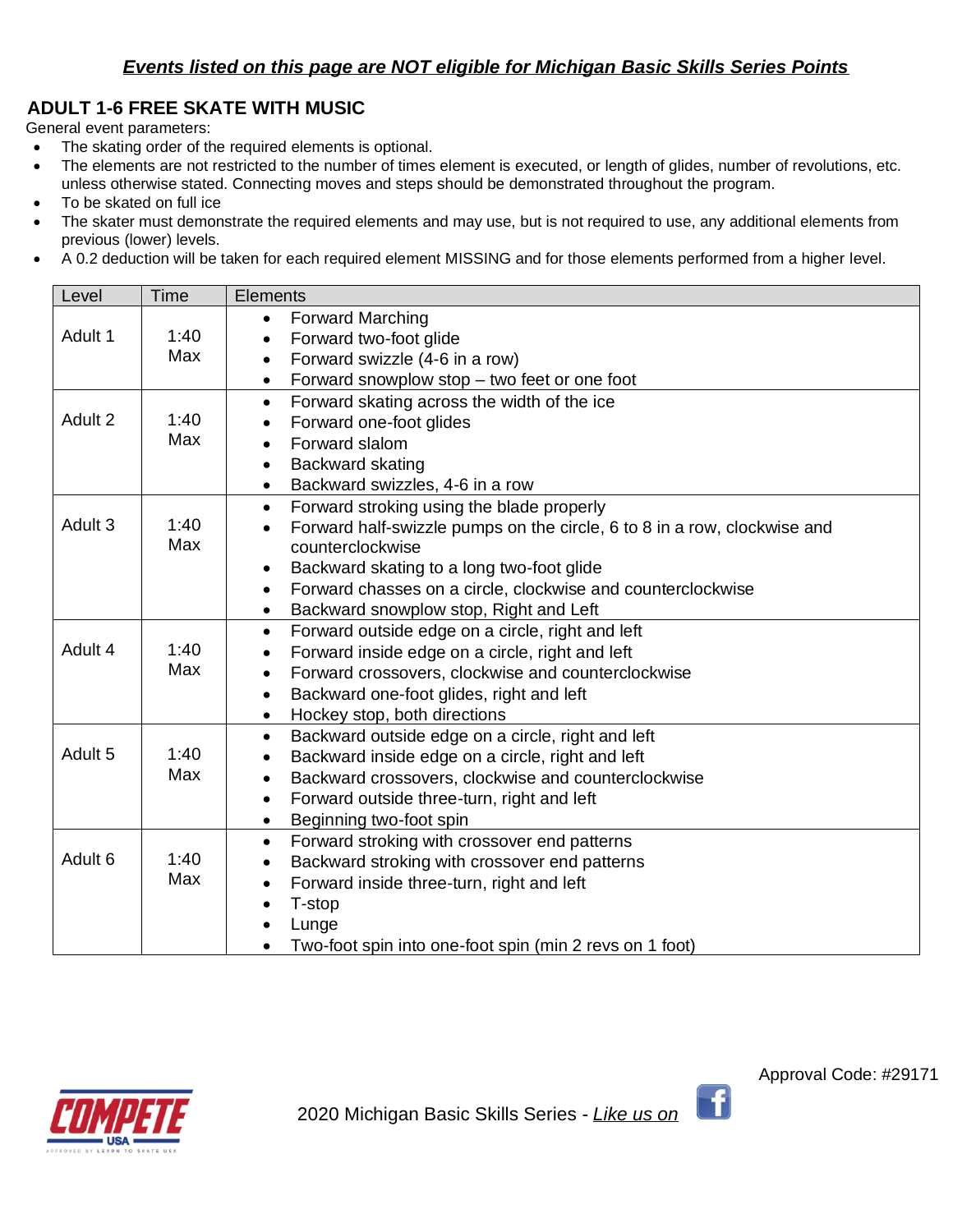# **ADULT BEGINNER – BRONZE FREE SKATE PROGRAM WITH MUSIC**

General event parameters:

- Skaters will skate to the music of their choice and vocal music is allowed
- To be skated on full ice
- The minimum number of required spin revolutions is indicated in parentheses following the spin description. Revolutions must be in position.

| Level                                              | Jumps                                                                                                                                                                                                                                                                                                                                                                                                                                                                                                                                               | Spins                                                                                                                                                                                                                                                                                                              | <b>Step Sequences</b>                                                                                                                                | Qualifications                                                                                                                     |
|----------------------------------------------------|-----------------------------------------------------------------------------------------------------------------------------------------------------------------------------------------------------------------------------------------------------------------------------------------------------------------------------------------------------------------------------------------------------------------------------------------------------------------------------------------------------------------------------------------------------|--------------------------------------------------------------------------------------------------------------------------------------------------------------------------------------------------------------------------------------------------------------------------------------------------------------------|------------------------------------------------------------------------------------------------------------------------------------------------------|------------------------------------------------------------------------------------------------------------------------------------|
| Adult Beginner<br>1:40 Maximum                     | Max. 4 jump elements<br>Jumps limited to bunny hop,<br>mazurka, ballet and Waltz jump<br>Max 1 combination or sequence<br>consisting of only the allowed<br>listed jumps<br>Max. 2 of any same jump<br>$\bullet$                                                                                                                                                                                                                                                                                                                                    | Max. 2 spins<br>Two forward<br>$\bullet$<br>upright spins,<br>no change of<br>foot, no flying<br>entry (Min. 3<br>revolutions)                                                                                                                                                                                     | Connecting moves<br>and steps should<br>be demonstrated<br>throughout the<br>program                                                                 | Skaters may not<br>have passed tests<br>higher than U.S.<br><b>Figure Skating</b><br>Learn to Skate<br><b>USA Free Skate 1</b>     |
| <b>Adult High</b><br>Beginner<br>1:40 Maximum      | Max 4 jump elements:<br>Jumps limited to bunny hop,<br>$\bullet$<br>mazurka, ballet, stag, split, waltz,<br>1/2 loop, 1/2 flip, 1/2 Lutz, toe loop,<br>salchow<br>Max 1 combination or sequence<br>$\bullet$<br>consisting of only the allowed<br>listed jumps<br>Max. 2 of any same type jump.                                                                                                                                                                                                                                                     | Max 2 spins:<br>Two upright<br>$\bullet$<br>spins, change<br>of foot<br>optional, no<br>flying entry<br>(Min. 3<br>revolutions)                                                                                                                                                                                    | Connecting moves<br>and steps should<br>be demonstrated<br>throughout the<br>program                                                                 | Skaters may not<br>have passed any<br>U.S. Figure<br><b>Skating Free</b><br>Skate tests                                            |
| <b>Adult Pre-</b><br><b>Bronze</b><br>1:40 Maximum | Max 4 Jump Elements:<br>Max 2 combinations or sequences<br>1 jump combination may contain 3<br>jumps, and the other may contain only<br>2 jumps<br>Jump sequence is any listed jump<br>immediately followed by an Axel-type<br>jump<br>Each jump may be repeated only once<br>$\bullet$<br>and only as part of a combination or<br>sequence (maximum of 2 of any jump)<br>Only single and half-revolution jumps<br>are permitted<br>No single Lutz, single Axel, double or<br>triple jumps are permitted                                            | Max 2 Spins:<br>Max Level 1<br>$\bullet$<br>Spins must be<br>of different<br>character (for<br>definition, see<br>U.S. Figure<br>Skating rule<br>4103 E)                                                                                                                                                           | Connecting steps<br>throughout the<br>program are<br>required                                                                                        | Skaters may not<br>have passed tests<br>higher than U.S.<br>Figure Skating<br>Adult Pre-Bronze<br>or Pre-Preliminary<br>Free Skate |
| <b>Adult Bronze</b><br>1:50 maximum                | Max 4 Jump Elements:<br>Max 2 combinations or sequences<br>$\bullet$<br>Jump sequence is any listed jump<br>immediately followed by an Axel-<br>type jump];<br>1 combination/sequence may<br>$\bullet$<br>consist of three jumps, and the<br>other may have only two jumps<br>Each jump may be repeated only<br>$\bullet$<br>once, and only as part of a<br>combination or sequence<br>(maximum of 2 of any jump)<br>All single jumps are permitted<br>$\bullet$<br>(except single Axel)<br>No single Axel, double or triple<br>jumps are permitted | Max 2 Spins:<br>• Max Level 1<br>• Spins must be of<br>different character<br>(for definition, see<br>U.S. Figure Skating<br>rule 4103 (E))<br>• Min 3 revs total if no<br>change of foot<br>• Min 3 revs each foot<br>if change of foot<br>• Min 2 revs in each<br>position<br>• No flying spins are<br>permitted | Max 1 Sequence:<br>Choreographic<br><b>Step Sequence</b><br>Must use at least 1/2<br>ice surface<br>May include Moves<br>in the Field and<br>spirals | Skaters may not<br>have passed tests<br>higher than U.S.<br>Figure Skating<br>Adult Bronze or<br><b>Preliminary Free</b><br>Skate  |



 $\mathbf{f}$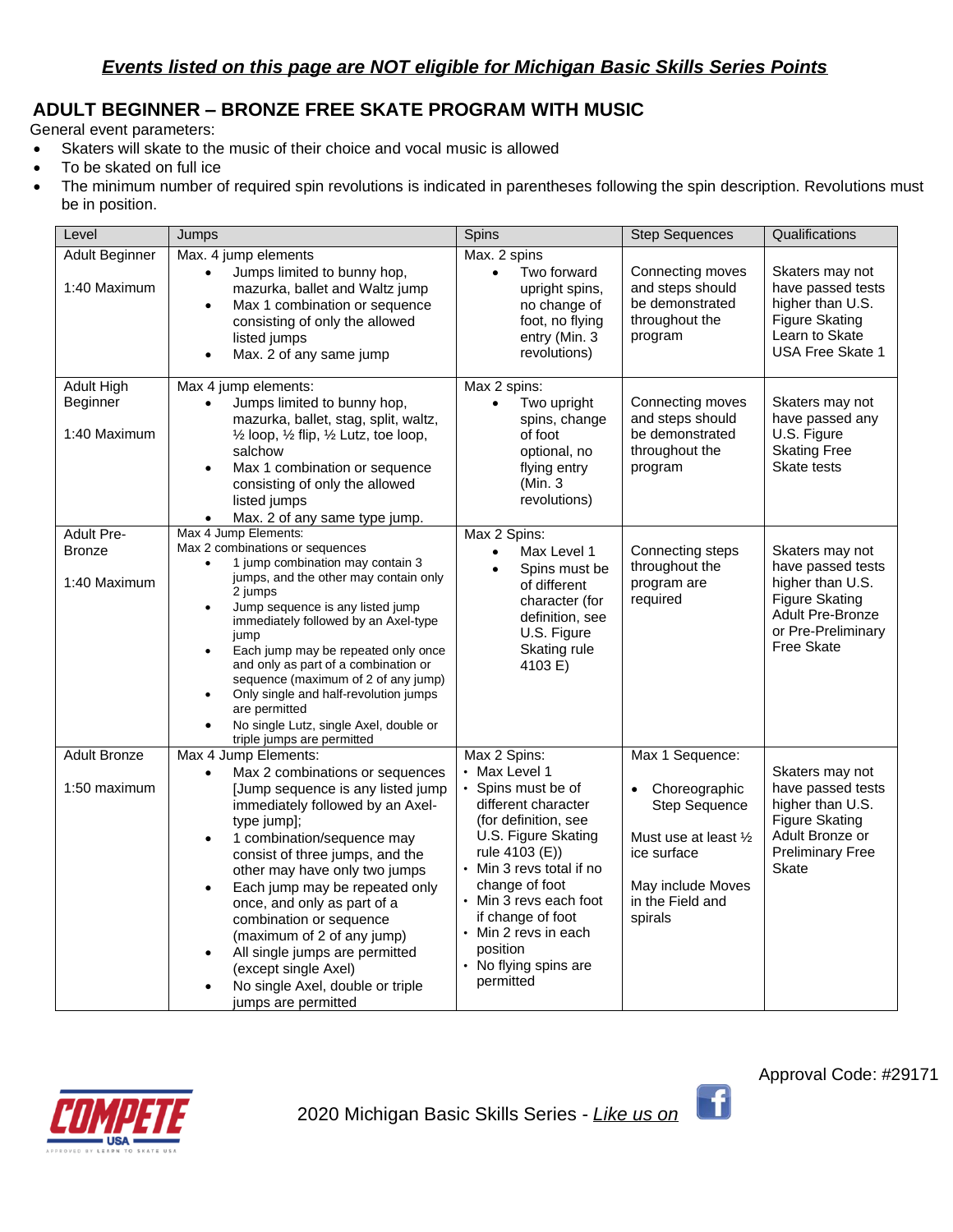### *SPECIAL OLYMPICS EVENTS ARE ELIGIBLE FOR MICHIGAN BASIC SKILLS SERIES POINTS*

### **SPECIAL OLYMPICS BADGE 1-12**

Competition hosts can use the skills listed below to create either an elements event or program event for Special Olympics competitors. If doing a program, music can be used and will be 1:10 max.

**Badge 1** A. Stand unassisted for five seconds B. Sit on ice or fall and stand up unassisted C. Knee dip standing still unassisted D. March forward ten steps assisted **Badge 2** A. March forward ten steps unassisted B. Swizzles, standing still: three repetitions C. Backward wiggle or march assisted D. Two foot glide forward for distance of at least length of body **Badge 3** A. Backward wiggle or march B. Five forward swizzles covering at least ten feet C. Forward skating across the rink D. Forward gliding dip covering at least length of body: left and right **Badge 4** A. Backward two-foot glide covering at least length of body **B.** Two foot jump in place C. One foot snowplow stop: left and right D. Forward one foot glide covering at least length of body: left and right **Badge 5** A. Forward stroking across rink B. Five backward swizzles covering at least ten feet C. Forward two-foot curves left and right across rink D. Two-foot turn front to back, on the spot **Badge 6** A. Gliding forward to backward two-foot turn B. Five consecutive forward one-foot swizzles on circle: left and right C. Backward one foot glide length of body: left and right

D. Forward pivot

#### **Badge 7**

- A. Backward stroking across the rink
- B. Gliding backward to forward two-foot turn
- C. T-stop left or right
- D. Forward two foot turn on a circle: left and right

#### **Badge 8**

- A. Five consecutive forward crossovers: left and right
- B. Forward outside edge: left and right
- C. Five consecutive backward ½ swizzles on a circle: left and right
- D. Two-foot spin

### **Badge 9**

- A. Forward outside 3 turn: left and right
- B. Forward inside edge: left and right
- C. Forward lunge or shoot the duck at any depth
- D. Bunny hop

### **Badge 10**

- A. Forward inside three-turn: left and right
- **B.** Five consecutive backward crossovers: left and right
- C. Hockey stop
- D. Forward spiral three times length of body

### **Badge 11**

- A. Consecutive forward outside edges: minimum of two on each foot
- **B.** Consecutive forward inside edges: minimum of two on each foot
- C. Forward inside Mohawk: left and right
- D. Consecutive backward outside edges: minimum of two on each foot
- E. Consecutive backward inside edges: minimum of two on each foot

### **Badge 12**

### A. Waltz jump

- B. One foot spin: minimum of three revolutions
- C. Forward crossover, inside Mohawk, backward crossover, step forward: step sequence should be repeated clockwise and counter clockwise
- D. Combination of three moves chosen from badges 9-12



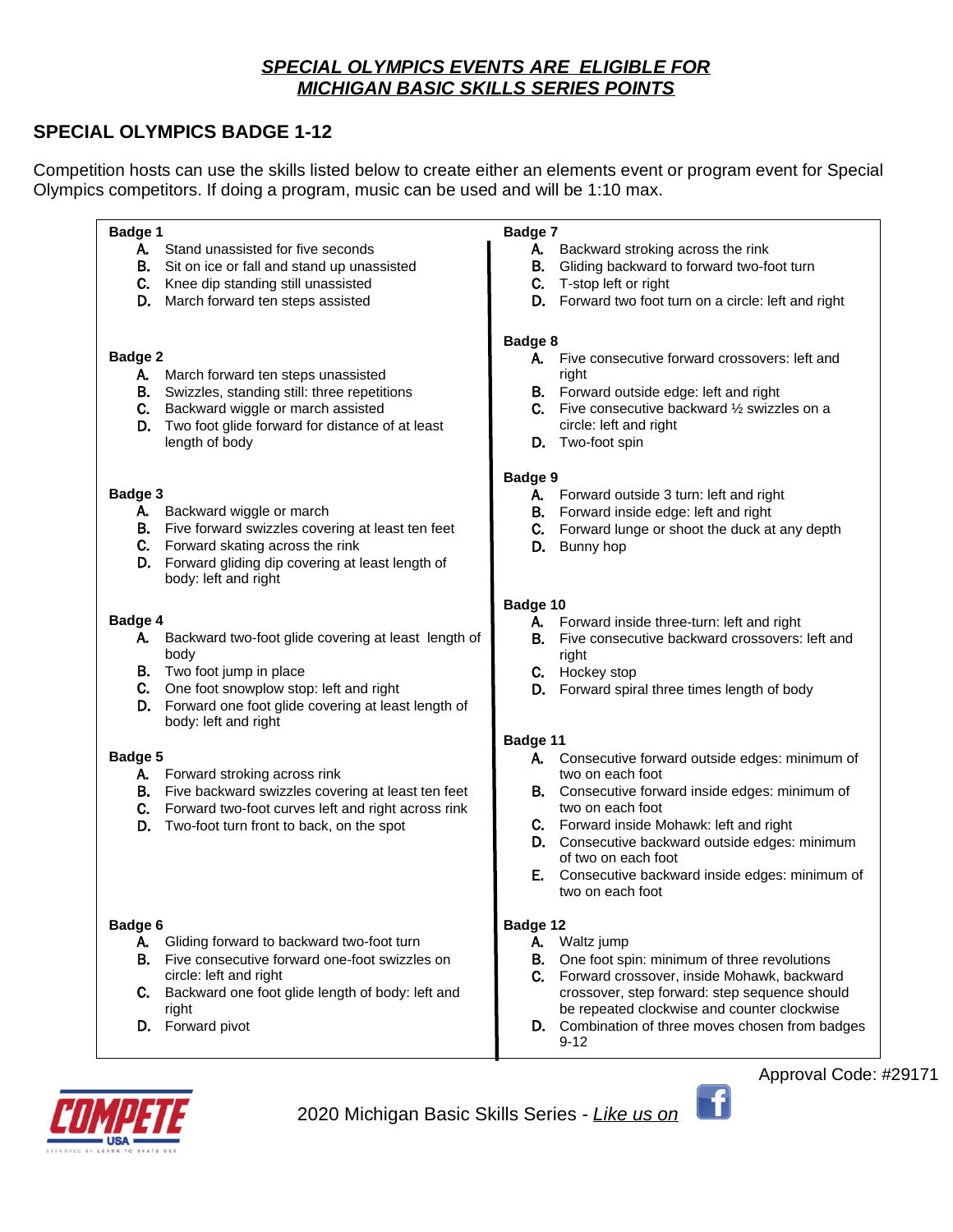

*Events listed above with an \* after them will be eligible for Michigan Basic Skills Series Points Entry Fees are not refundable after the entry deadline unless an event is cancelled*. *If you are not a USFSA member add \$15 to fee / enter through our Basic Skills Program*

| <b>First Event</b>      | <b>ENTRIES MUST BE POST MARKED BY JAN 17, 2020</b> |  |
|-------------------------|----------------------------------------------------|--|
| <b>Additional Event</b> | Mail form and fees to: Jen Daskas                  |  |
| <b>Additional Event</b> | 5717 Sovereign Drive,                              |  |
|                         | Oakland Township, MI 48306                         |  |
| <b>Additional Event</b> | Make check or money order payable to: OSA          |  |
| Join USFSA              |                                                    |  |
| <b>TOTAL:</b>           |                                                    |  |



2020 Michigan Basic Skills Series - *Like us on* 

Approval Code: #29171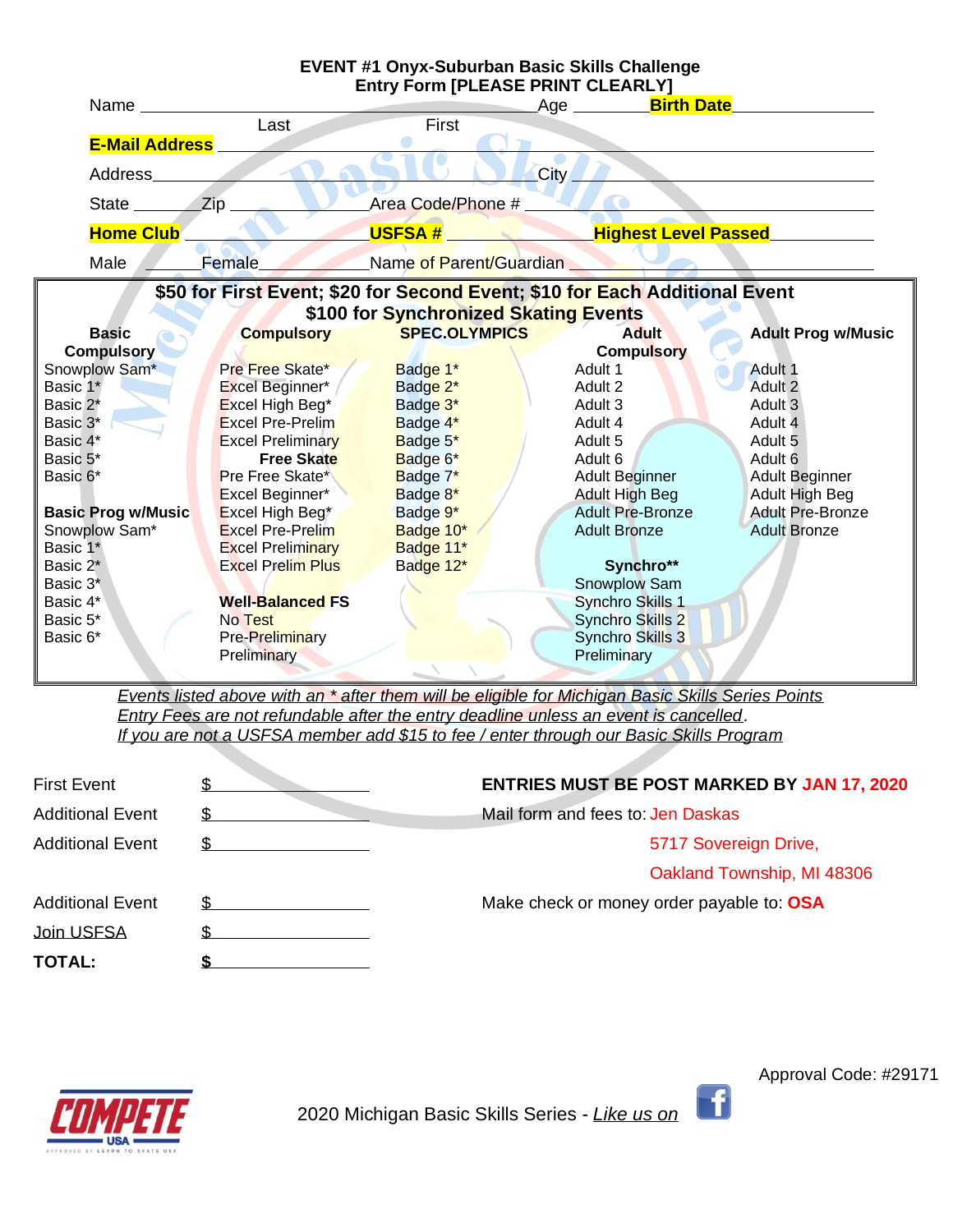

**Certification of Competitor** Competitor Competitor Name:

- 1. The competitor is eligible to enter the events checked. It is agreed that the competitor and family hold the Onyx-Suburban Basic Skills Challenge Suburban Ice - Macomb harmless from any and all liability either during practice or the competition, from any and all liability for damages to or loss of property.
- 2. As a participant, or parent/guardian of a minor participant, in the Onyx-Suburban Basic Skills Challenge/Basic Skills Series, I understand that the Onyx-Suburban Basic Skills Challenge/Basic Skills Series, or its agents, may take photographs, video and/or film of my, my minor's and/or my family's involvement, participation, viewing or interaction at Onyx-Suburban Basic Skills Challenge/Basic Skills Series scheduled ice time, activities, classes or events. I hereby authorize the taking and use of such photographs, video, film or likeness of myself, my minor child (or children), and/or my family in all forms and media and in all manners, including composite or other representations, for any lawful and legitimate Onyx-Suburban Basic Skills Challenge/Basic Skills Series purpose, including dissemination and distribution of the same; and further waive any right to approve or object to any finished, modified or derivative product or media
- 3. I have read the Concussion Awareness Information located on [www.sk8stuff.com](http://www.sk8stuff.com/) and by signing below, I am agreeing to the terms and conditions**.**

|                                   |                                                                            | Date and the set of the set of the set of the set of the set of the set of the set of the set of the set of th                                                                                                                                                          |
|-----------------------------------|----------------------------------------------------------------------------|-------------------------------------------------------------------------------------------------------------------------------------------------------------------------------------------------------------------------------------------------------------------------|
|                                   |                                                                            |                                                                                                                                                                                                                                                                         |
|                                   | <u>Title</u> <b>Example 2014 Contract 2014 Contract 2014 Contract 2014</b> | Date the contract of the contract of the contract of the contract of the contract of the contract of the contract of the contract of the contract of the contract of the contract of the contract of the contract of the contr                                          |
|                                   |                                                                            | Date and the set of the set of the set of the set of the set of the set of the set of the set of the set of th                                                                                                                                                          |
|                                   |                                                                            | Please print clearly                                                                                                                                                                                                                                                    |
| the instruction for registration. |                                                                            | Registered on USFS Coaches Registry for the current season?  Yes □ USFS #<br>If you are not registered, go to www.usfigureskating.org, click on the Coaches Registration button and follow<br><b>COACHES WILL BE REQUIRED TO CHECK IN AT REGISTRATION AT EACH EVENT</b> |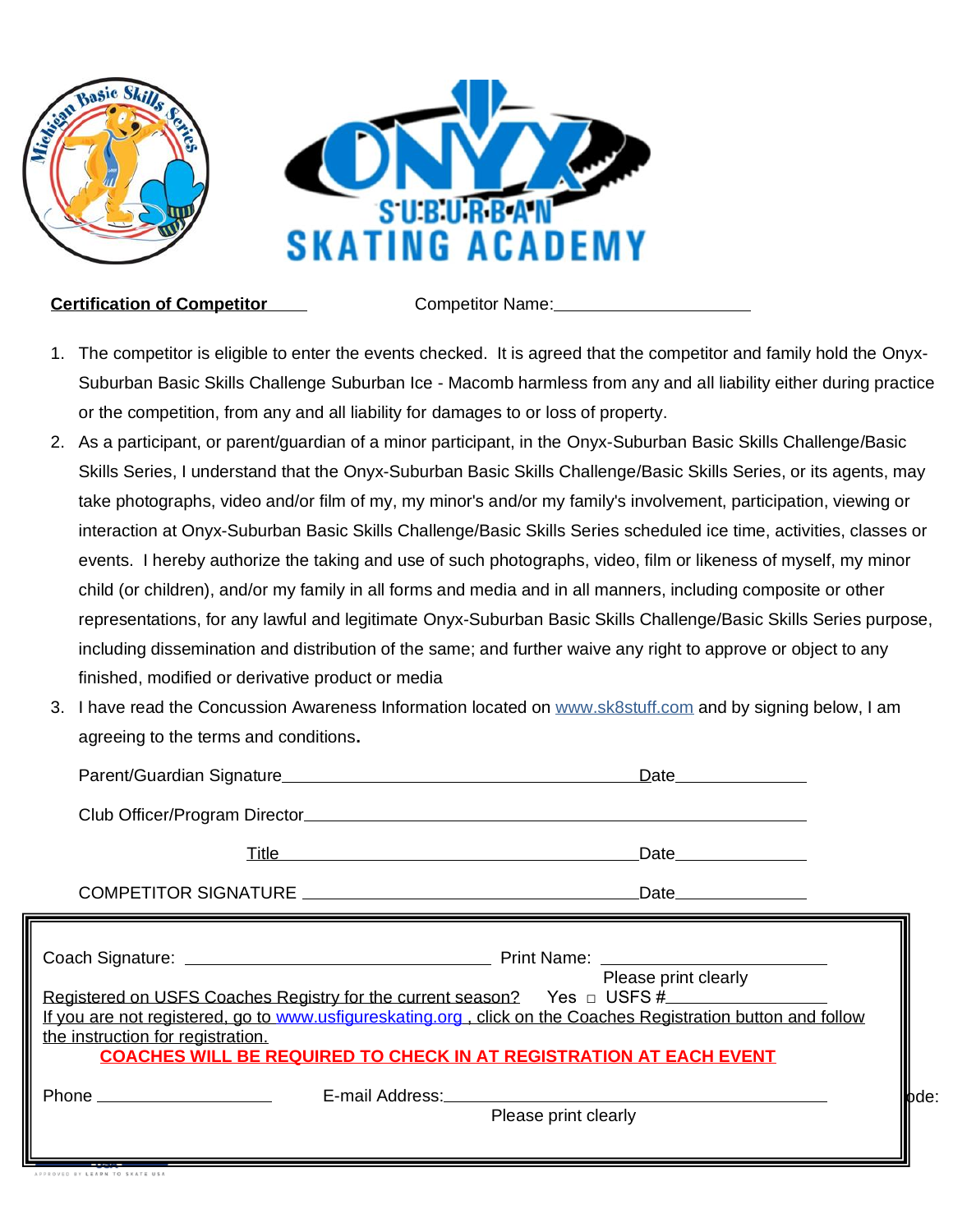# **2020 Michigan Basic Skills Series Synchronized Skating ENTRY FORM 1:**

| <b>Team Name:</b>           | US Figure Skating #: |                              |  |
|-----------------------------|----------------------|------------------------------|--|
| Club (If applicable):       |                      |                              |  |
| <b>Team Contact Person:</b> |                      |                              |  |
| Daytime Phone #:            | Email:               |                              |  |
| <b>Address:</b>             | City:                | State/Zip:                   |  |
| <b>Primary Coach Name:</b>  |                      | US Figure Skating #:         |  |
| Daytime Phone #:            | Email:               |                              |  |
| <b>Number of Skaters:</b>   |                      | <b>Number of Alternates:</b> |  |

**Please check the level/event(s) entered-Synchro Levels: (FEES - \$100.00 per Team)\*\***

- **[ ] Snowplow Sam**
- **[ ] Synchro Skills Level 1**
- **[ ] Synchro Skills Level 2**
- **[ ] Synchro Skills Level 3**
- **[ ] Preliminary**